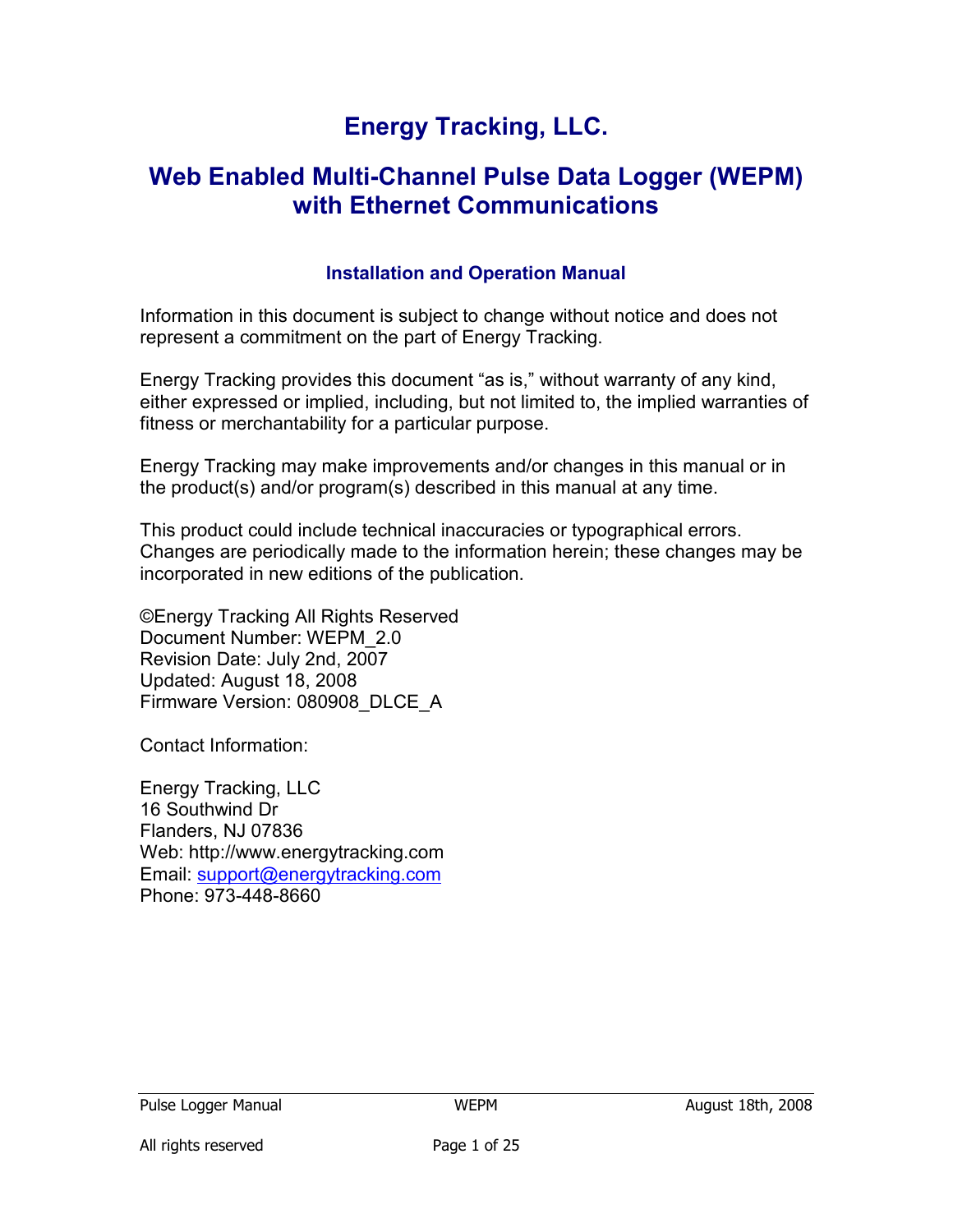## **Content**

|      | Pulse Logger Manual | <b>WEPM</b> | August 18th, 2008 |
|------|---------------------|-------------|-------------------|
| 34.0 |                     |             |                   |
| 33.0 |                     |             |                   |
| 32.0 |                     |             |                   |
| 31.0 |                     |             |                   |
| 30.0 |                     |             |                   |
| 29.0 |                     |             |                   |
| 28.0 |                     |             |                   |
| 27.0 |                     |             |                   |
| 26.0 |                     |             |                   |
| 25.0 |                     |             |                   |
| 24.0 |                     |             |                   |
| 23.0 |                     |             |                   |
| 22.0 |                     |             |                   |
| 21.0 |                     |             |                   |
| 20.0 |                     |             |                   |
| 19.0 |                     |             |                   |
| 18.0 |                     |             |                   |
| 17.0 |                     |             |                   |
| 16.0 |                     |             |                   |
| 15.0 |                     |             |                   |
| 14.0 |                     |             |                   |
| 13.0 |                     |             |                   |
| 12.0 |                     |             |                   |
| 11.0 |                     |             |                   |
| 10.0 |                     |             |                   |
| 9.0  |                     |             |                   |
| 8.0  |                     |             |                   |
| 7.0  |                     |             |                   |
| 6.0  |                     |             |                   |
| 5.0  |                     |             |                   |
| 4.0  |                     |             |                   |
| 3.0  |                     |             |                   |
| 2.0  |                     |             |                   |
| 1.0  |                     |             |                   |
|      |                     |             |                   |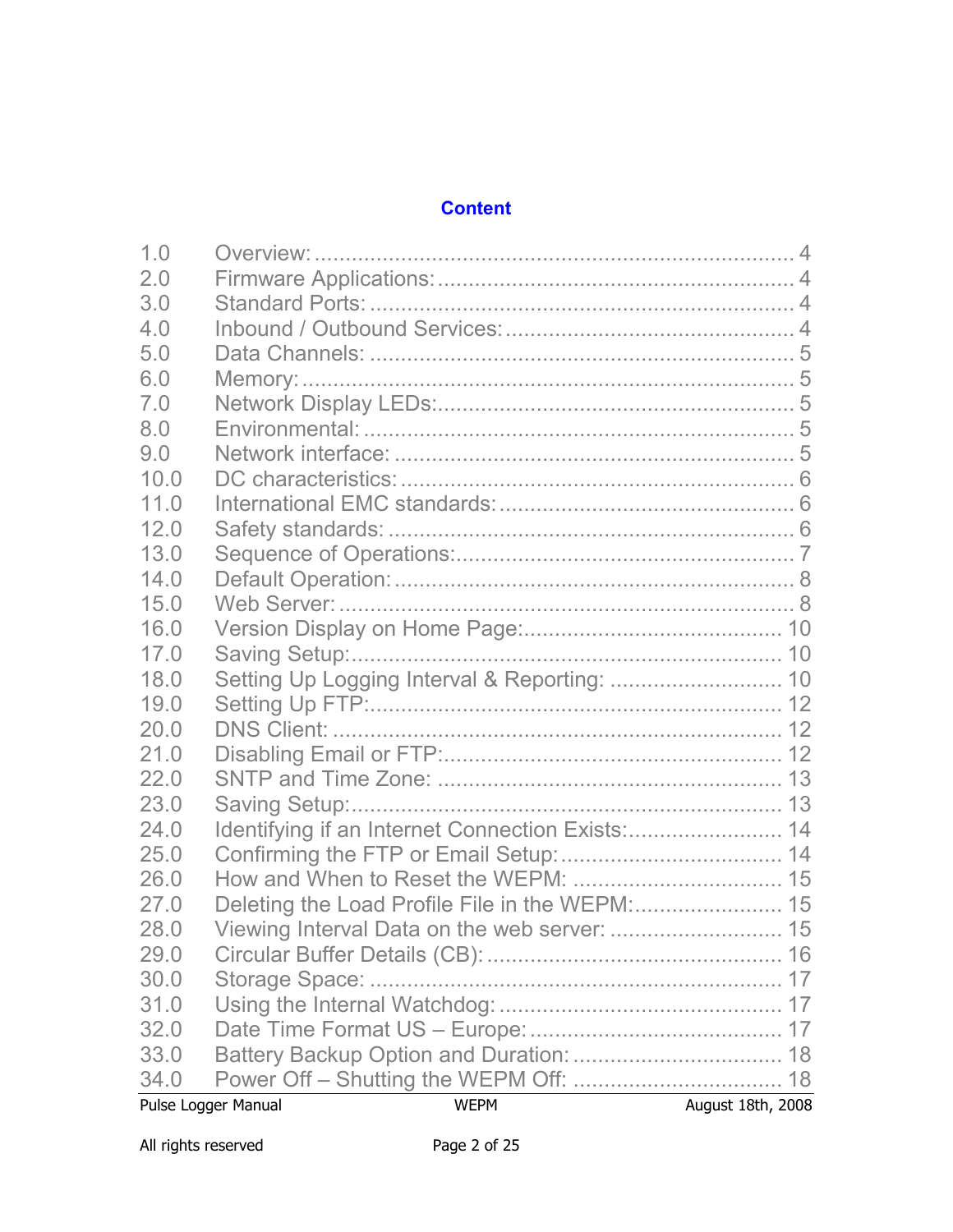| 35.0<br>36.0<br>37.0 | Accessing Load Profile Data via Local Network:  19 |  |
|----------------------|----------------------------------------------------|--|
| 38.0                 |                                                    |  |
| 39.0                 |                                                    |  |
| 40.0                 |                                                    |  |
| 41.0                 |                                                    |  |
| 42.0                 |                                                    |  |
| 43.0                 |                                                    |  |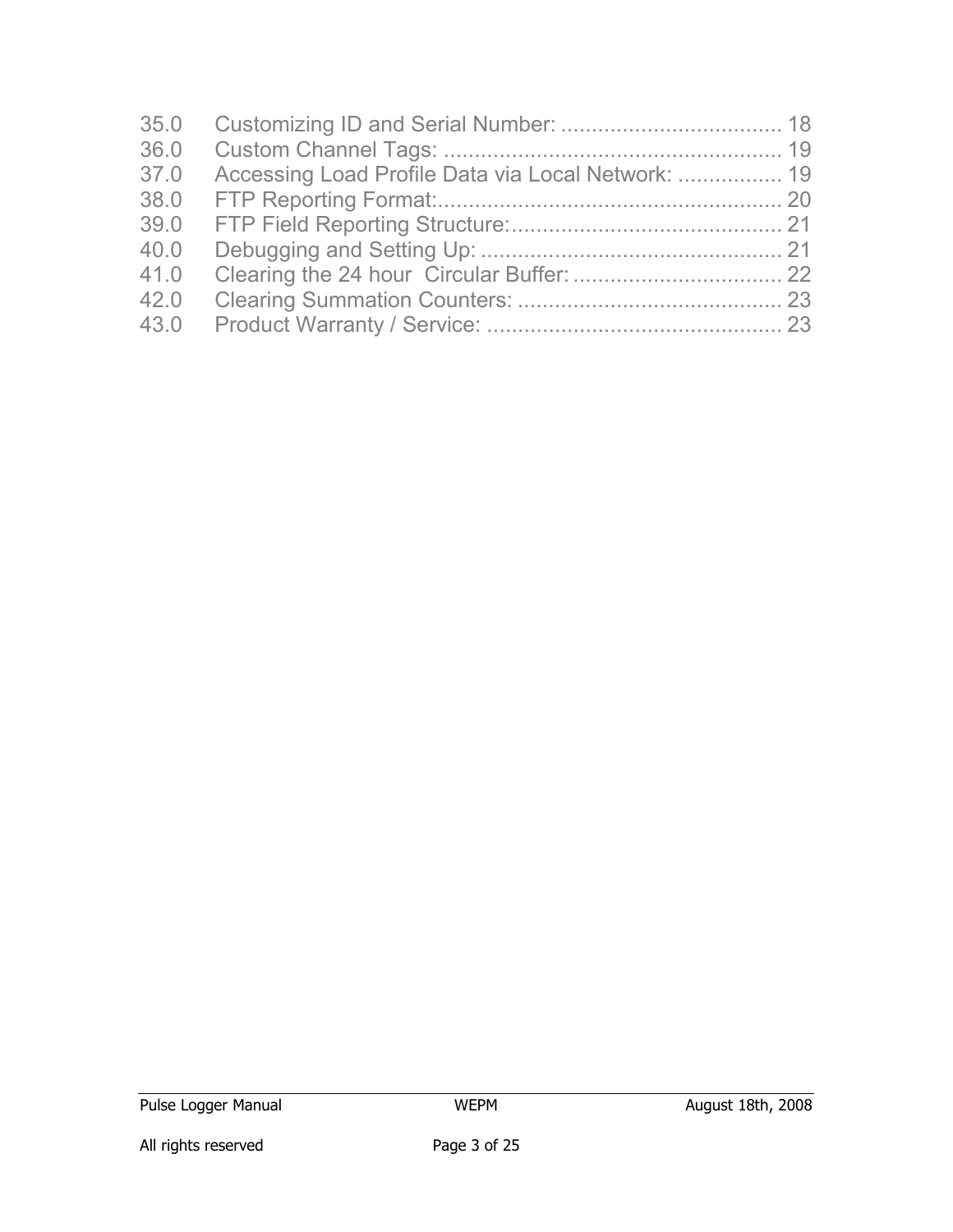# 1.0 Overview:

The WEPM is a highly versatile and compact pulse input data logger with 10/100 Base-T Ethernet support and advanced reporting capabilities via email, ftp or it's built in web server.

## 2.0 Firmware Applications:

- **DHCP or Fixed IP**
- $\downarrow$  DNS client
- $\div$  FTP client
- $\leftarrow$  FTP server
- $\leftarrow$  Email client
- Web Server
- $\downarrow$  SNTP client
- $\downarrow$  Day Time client
- $\downarrow$  International Time Zone Support

## 3.0 Standard Ports:

- Web Server Port 80
- FTP Server Port 21
- $\overline{\phantom{a}+}$  Email SMTP Port 25
- **Email POP3 Port 110**
- SNTP Server Port 123
- **↓** Day Time Server Port 13
- $\overline{\phantom{a}+}$  Real Time Output Port 12345

# 4.0 Inbound / Outbound Services:

1. Simple Network Time Protocol: (SNTP) Is used to acquire / synchronize the time on the logger. Day Time Servers are accessed if SNTP fails to acquire time. The periodicity is hourly - based on user defined setting of 1 to 23 hours.

2. Email Client: Can be setup to send periodic reports via email immediately following the interval log. This is described later on in this manual.

3. FTP Client: Will behave similar to the email client. Files are uploaded to a user defined ftp server at the same instant that the email is being sent or only to the ftp server if email reporting is disabled.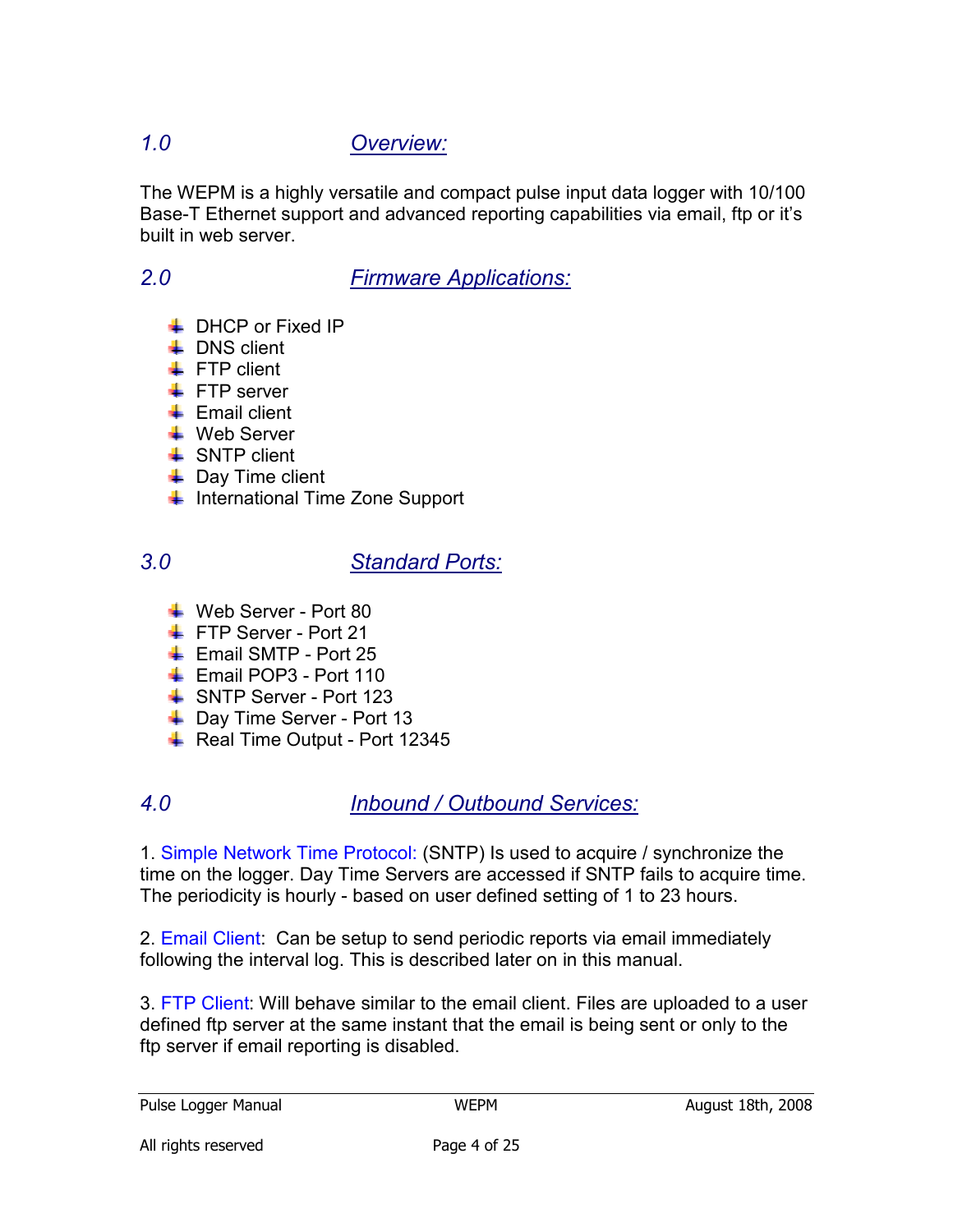4. Real Time Output: Allows user to view ongoing operations of the logger.

5. FTP Server: Is used to upload new firmware version updates.

6. Internet Connection Check: The WEPM tries to connect to a user defined web server to confirm Internet availability before executing operations such as email or ftp. Default recommendation is to disable this access.

7. Web Server: Provides html web pages for Load Profile / Interval data, summation registers preview and allows user to setup and configure the WEPM.

5.0 Data Channels:

4 Pulse inputs (dry contact) Maximum Pulse rate: 100 Hz

## 6.0 Memory:

4 MB Flash 8 MB SDRAM

## 7.0 Network Display LEDs:

Yellow: Provides indication of Ethernet link. Green: Blinks on Ethernet activity.

## 8.0 Environmental:

Ambient Temperature:  $-40$  F to  $+185$  F ( $-40$  C to  $+85$  C) Humidity: 5% to 90% Altitude: 12,000 feet (3657.60 meters)

## 9.0 Network interface:

RJ-45 connector (8-pin) 10/100 BASE-T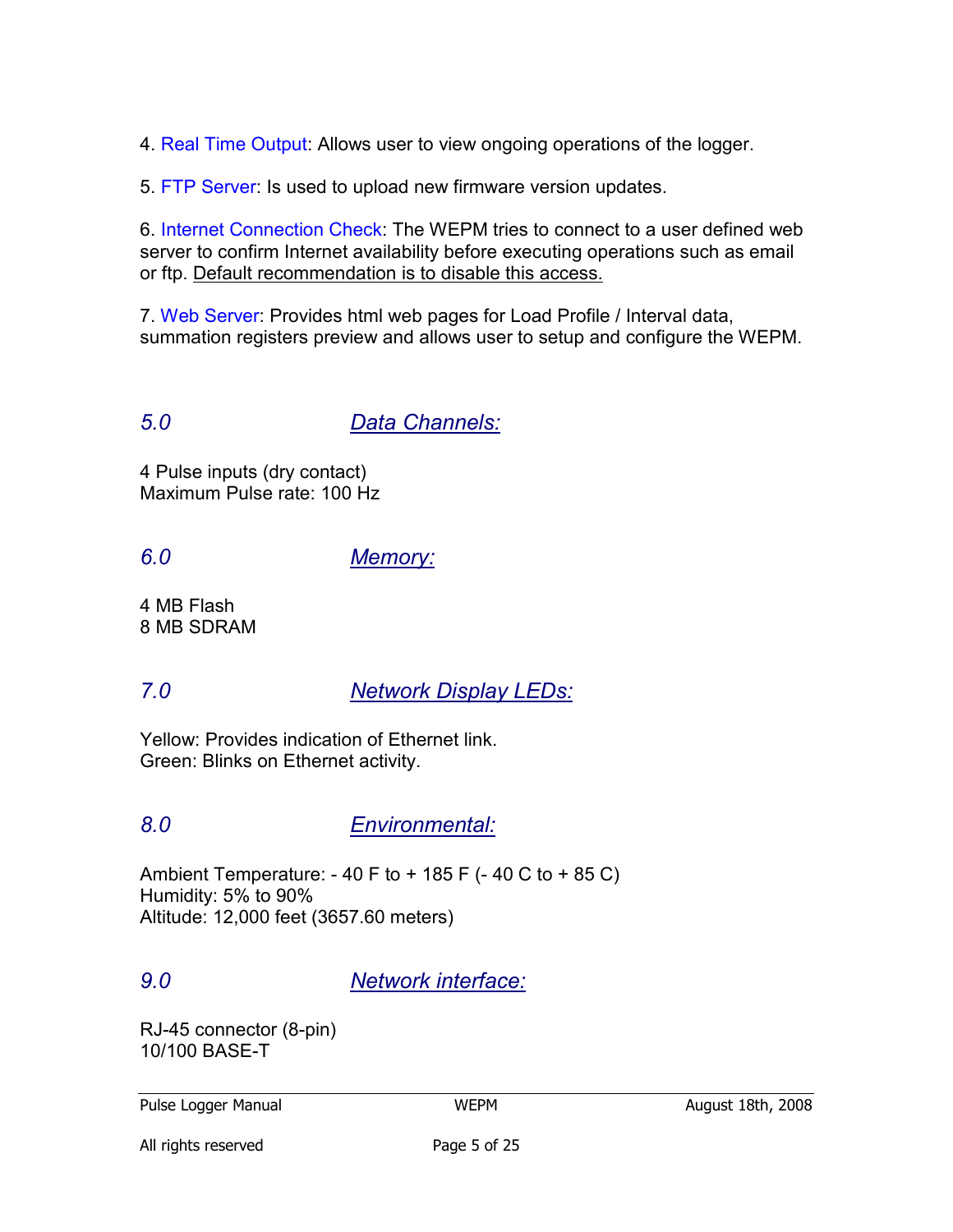# 10.0 DC characteristics:

Supply Voltage: + 9 to 30 Volts DC Supply Current: 300 mA (typical)

## 11.0 **International EMC standards:**

The embedded module meets the following electromagnetic emissions standards:

EN55022: 1998 EN55024: 1998 **VCCI** AS 3548

## 12.0 Safety standards:

The embedded module meets the following electromagnetic emissions standards:

UL 60950 CSA 22.2 No. 60950 EN60950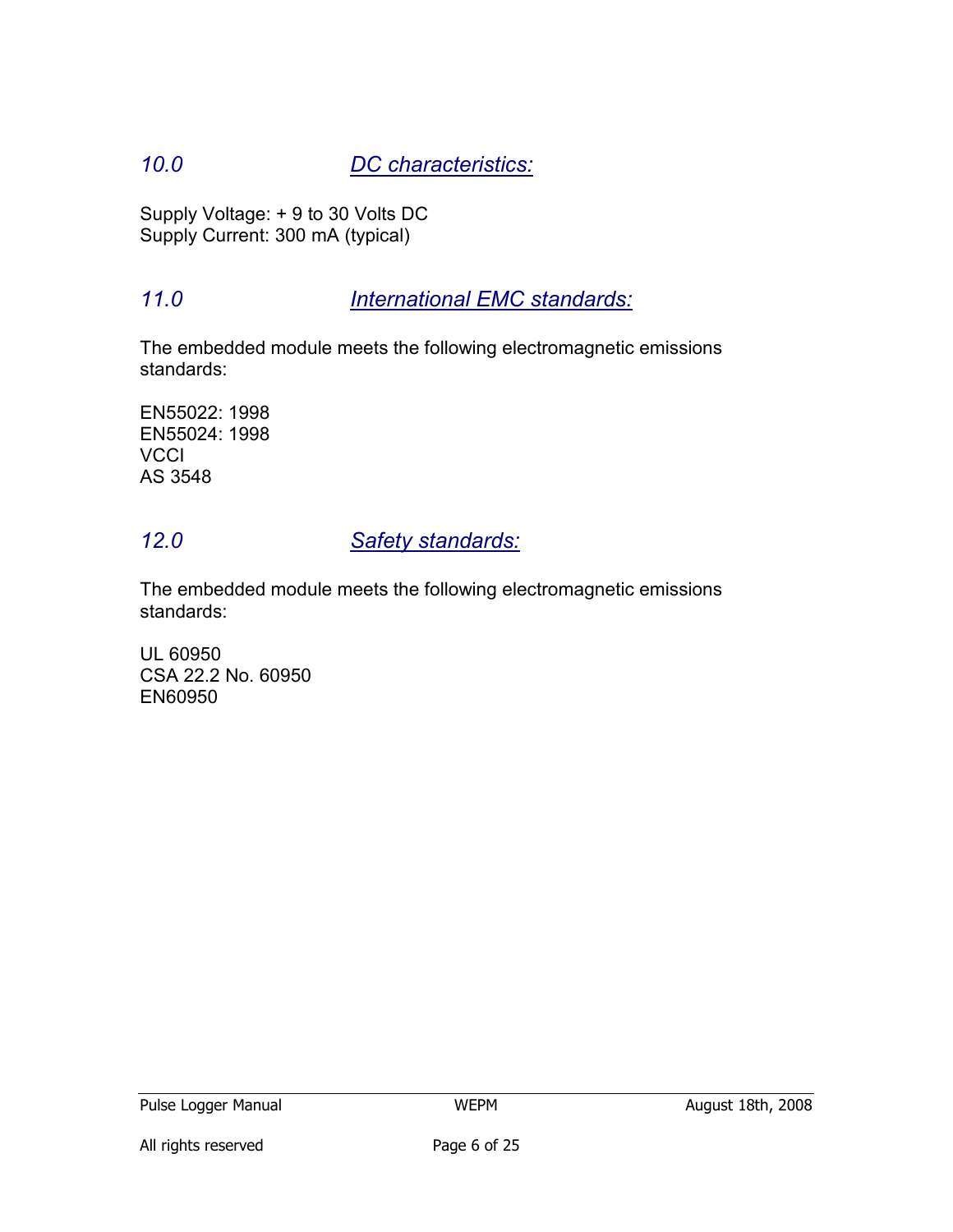

## 13.0 Sequence of Operations:

- a. Logger can check for an Internet Connection periodically before initiating an email of ftp process. Note: Default recommendation is that you disable this checking in 'Main Configuration' as defined later in this manual.
- b. Logger sends reports via email and / or data via FTP concurrently.
- c. Energy@DeskTop software application periodically polls the POP and FTP Servers for data and stores the data in a local database.
- d. SNTP Server is polled periodically for Time Synchronization.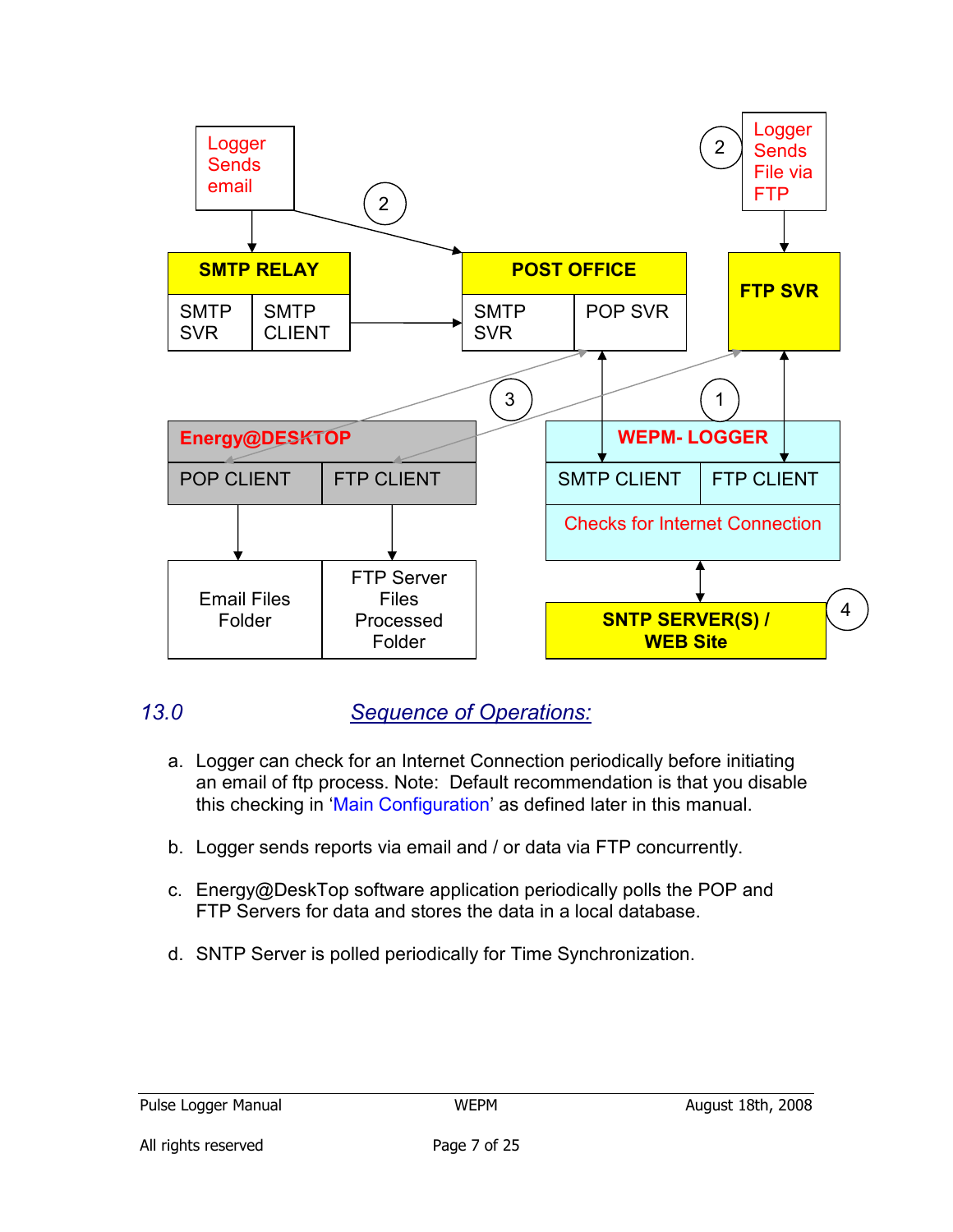End User MUST have the following information prior to setup: (ALL fields under 31 characters). If the FTP is not used, disable the ftp access. Example:

- a. Outgoing mail server [SMTP]: smtp.1and1.com
- b. email domain name: mydomain.com
- c. FTP Address: ftp.mydomain.com
- d. FTP user name: logger
- e. FTP password: your password
- f. FTP Directory: Directory / Folder name or leave blank if not required.
- 14.0 Default Operation:

The default setting on the logger has DHCP enabled. So, upon power up it will acquire an IP address. You can change this to a fixed IP Address if desired.

15.0 Web Server:

Log-In Page:

# **Energy Tracking, LLC**

www.energytracking.com

#### Web Enabled Pulse Module (WEPM)

#### $Loq-In$

|           | $\overline{?}$<br><b>Enter Network Password</b>           |
|-----------|-----------------------------------------------------------|
|           | Please type your user name and password.                  |
| Site:     | 192.168.4.83                                              |
| Realm     | <b>WEPM</b>                                               |
| User Name | eM200                                                     |
| Password  | ××                                                        |
|           | $\triangleright$ Save this password in your password list |
|           | Cancel<br>OΚ                                              |

Logging In: Please note that the username and password are case sensitive.

Pulse Logger Manual **August 18th, 2008** WEPM MEPM August 18th, 2008

All rights reserved **Page 8 of 25**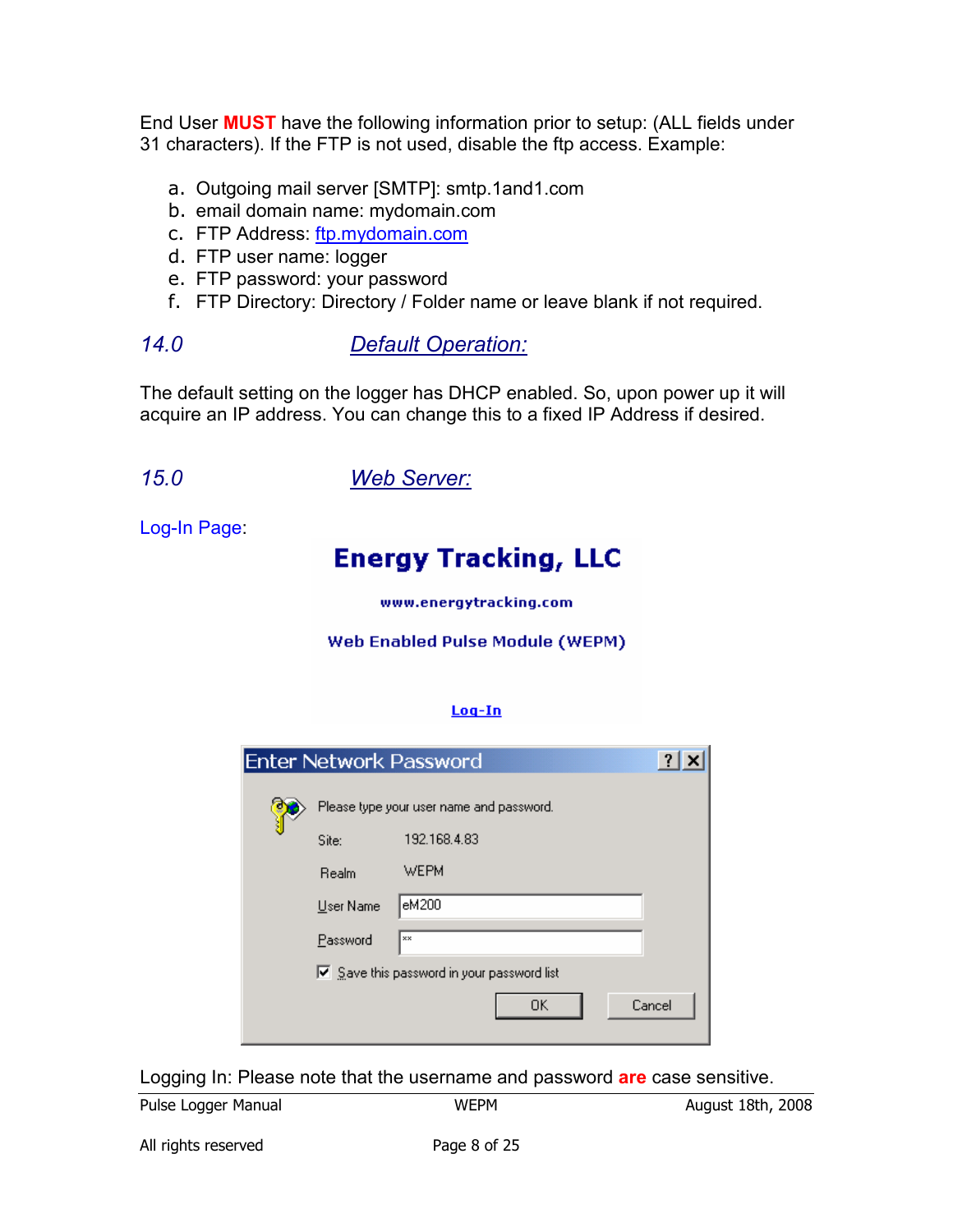The username is: eM200 The password is: PW

**Navigation** 

Upon login you should see on the left frame:

Home

**Load Profile 24 Hrs.** 

**Load Profile Flash** 

**Setup** 

Clicking on 'Setup' you should see on the right frame:

# **Energy Tracking, LLC**

#### Web Enabled Pulse Module (WEPM)

Main Configuration

Schedule Reporting | LP Setup

**ID Configuration** 

**Test FTP** 

**Test Email** 

HTML View Last 24 Hour LP Data

XML View Last 24 Hour LP Data

Change Password

Delete Load Profile File

Reset Network Board (immediate)

Power Off Shutdown (immediate)

Clear 24 Hour Circular Buffer (immediate)

Clear Summation Buffers (immediate)

Pulse Logger Manual WEPM WEPM August 18th, 2008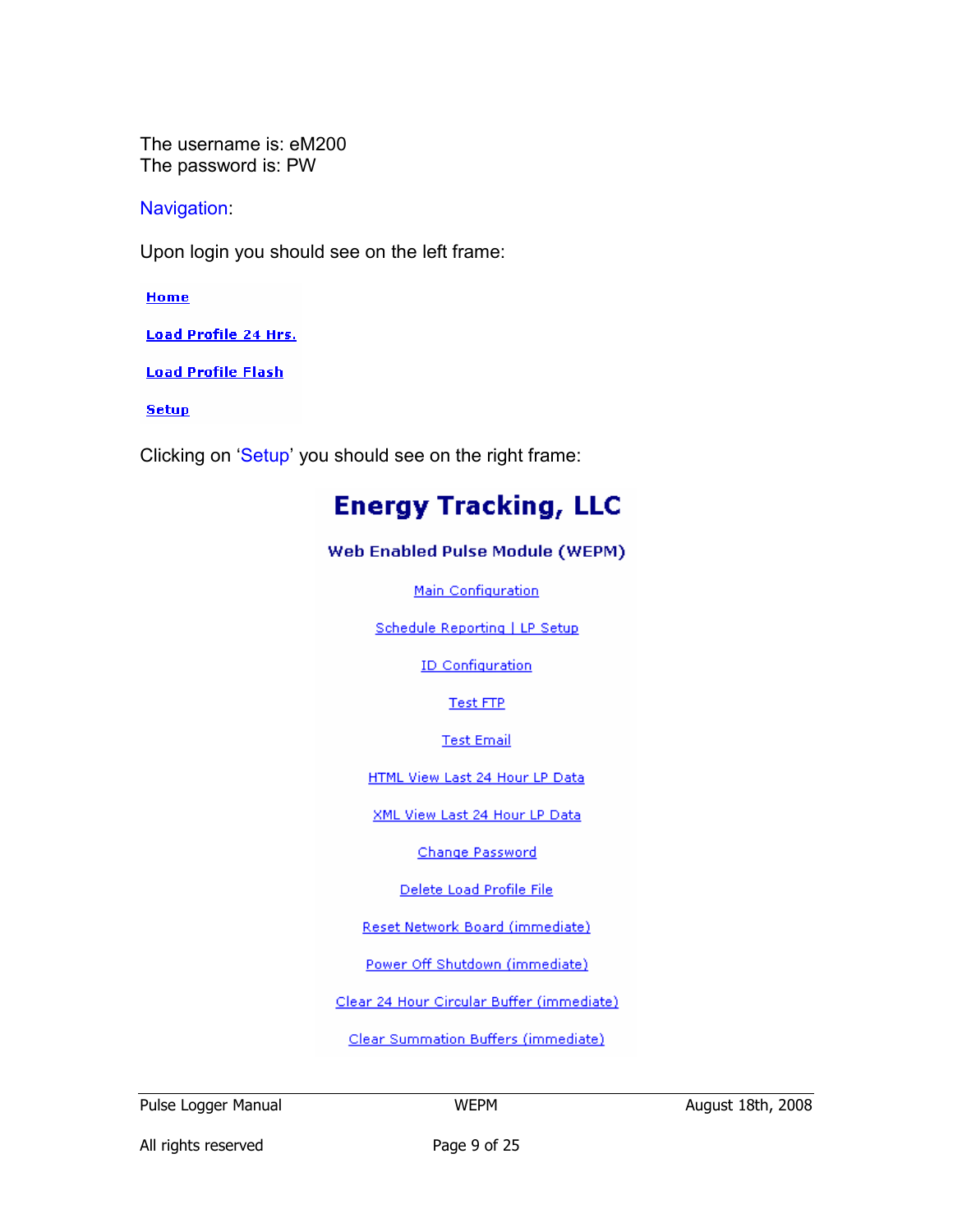| ΙD            | 00000000000000000003  |  |
|---------------|-----------------------|--|
| Address       | Your Location         |  |
| Time          | 07/13/08 02:40 Sunday |  |
| Serial Number | WEPM LAB UNIT         |  |
| Version       | 071208 DLCE B         |  |

## 17.0 Saving Setup:

Note: Upon Clicking the 'Save' Button after modifying / entering information may take up to 30 seconds. Please be patient for the page to refresh.

## 18.0 Setting Up Logging Interval & Reporting:

Setup the logging interval, reporting periodicity and other key fields related to the logger's function.

Click on:

| Schedule Reporting   LP Setup              |                                | Do not enable<br>reporting at<br>this point. |  |
|--------------------------------------------|--------------------------------|----------------------------------------------|--|
| Disable FTP Client                         | $\boxtimes$ Uncheck to Enable. |                                              |  |
| Disable eMail Client                       | $\boxtimes$ Uncheck to Enable. |                                              |  |
| Email to:                                  | logger@trackenergy.com         |                                              |  |
| Alarms   CC: Email<br>to:                  |                                | will receive email.                          |  |
| CC: Option                                 | Check to Enable CC:            |                                              |  |
| Report Periodicity: 60                     |                                |                                              |  |
| Send report upon end of interval: $\nabla$ |                                |                                              |  |
| Do not save to file: $\square$             |                                |                                              |  |
| Logging Interval: 15                       |                                |                                              |  |
| Overwrite File Counter: 1                  |                                |                                              |  |
| Submit                                     |                                |                                              |  |
| Email / FTP Setup                          |                                |                                              |  |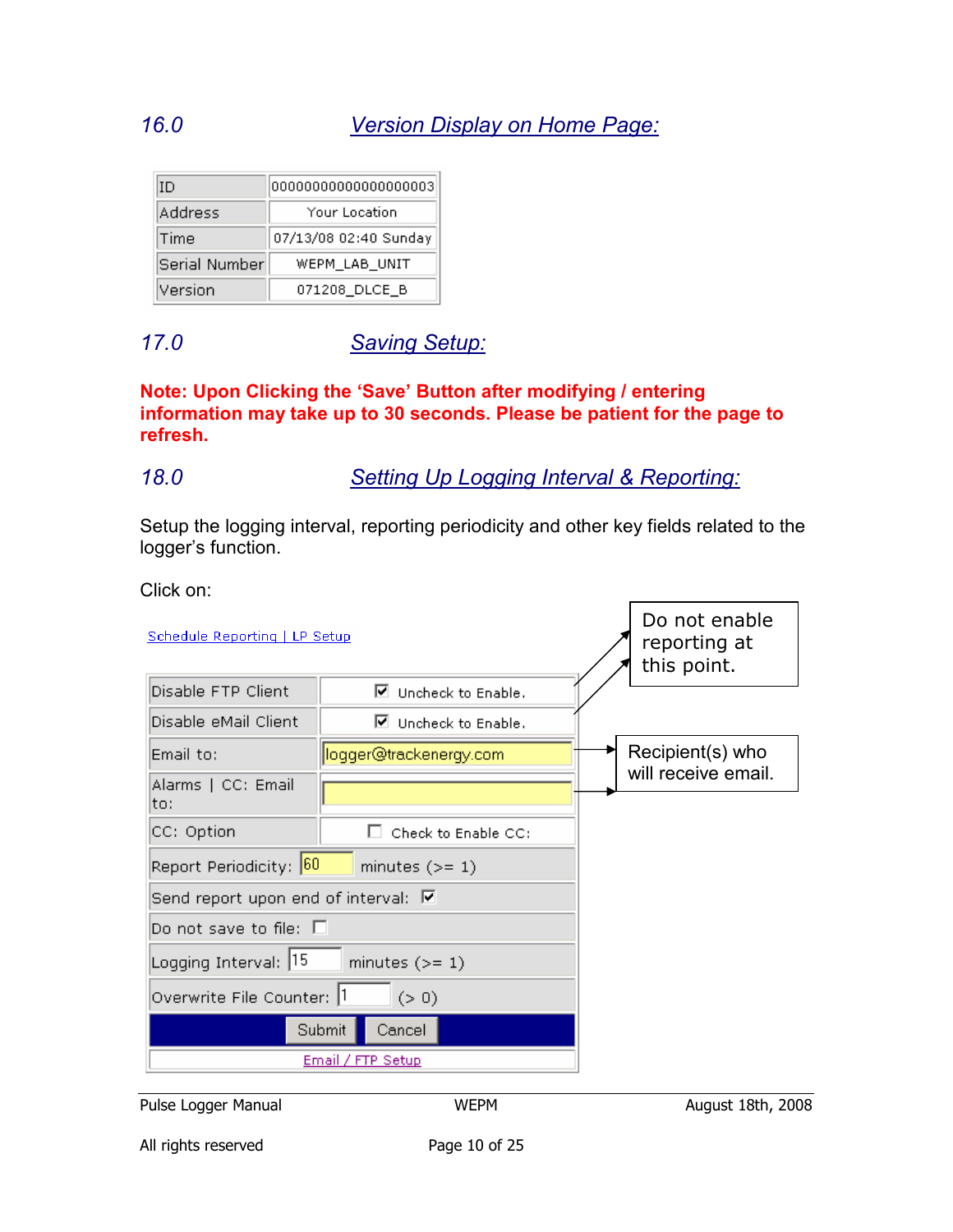Note: If a carbon copy (cc) is being sent, enable the checkbox.

**Report Periodicity:** This field defines how often the reports should be sent. For example; you may want to log data every 15 minutes and request the report every hour as shown above.

Send report upon end of interval: This field should be checked if you want the logger to immediately dispatch a report immediately after the log interval. The 'Report Periodicity' value will be ignored if this field is selected.

**Logging Interval:** This field defines how often the time stamped pulse data is logged (in minutes) to the file. Typically this is set to 15 or 30.

**Overwrite File Counter**: This defines when to delete the pulse data log file after a successful email and ftp update. Recommended values are between 1 to 2. Note: When the value is set to 2, it means that 2 reports must be successfully sent successfully in succession before the file is erased. The primary use of this field is to enable redundant data transmission to ensure data loss is minimized.

Do not save to file: This checkbox should be checked only if you are not enabling reporting via ftp or email.

Now, let's setup the mail and ftp servers.

Click on:

Main Configuration

| Outgoing Mail Setup: (Regd. to Send email) |                    |  |  |
|--------------------------------------------|--------------------|--|--|
| Outgoing<br>lmail<br>[SMTP]                | mail.optonline.net |  |  |
| Domain<br>Name                             | imetering.com      |  |  |

**Note:** A very common startup question is about setting the SMTP server. You must use the SMTP mail server that is provided by your ISP. This is of course if you do not have your own mail server.

Pulse Logger Manual **August 18th, 2008** WEPM **August 18th, 2008**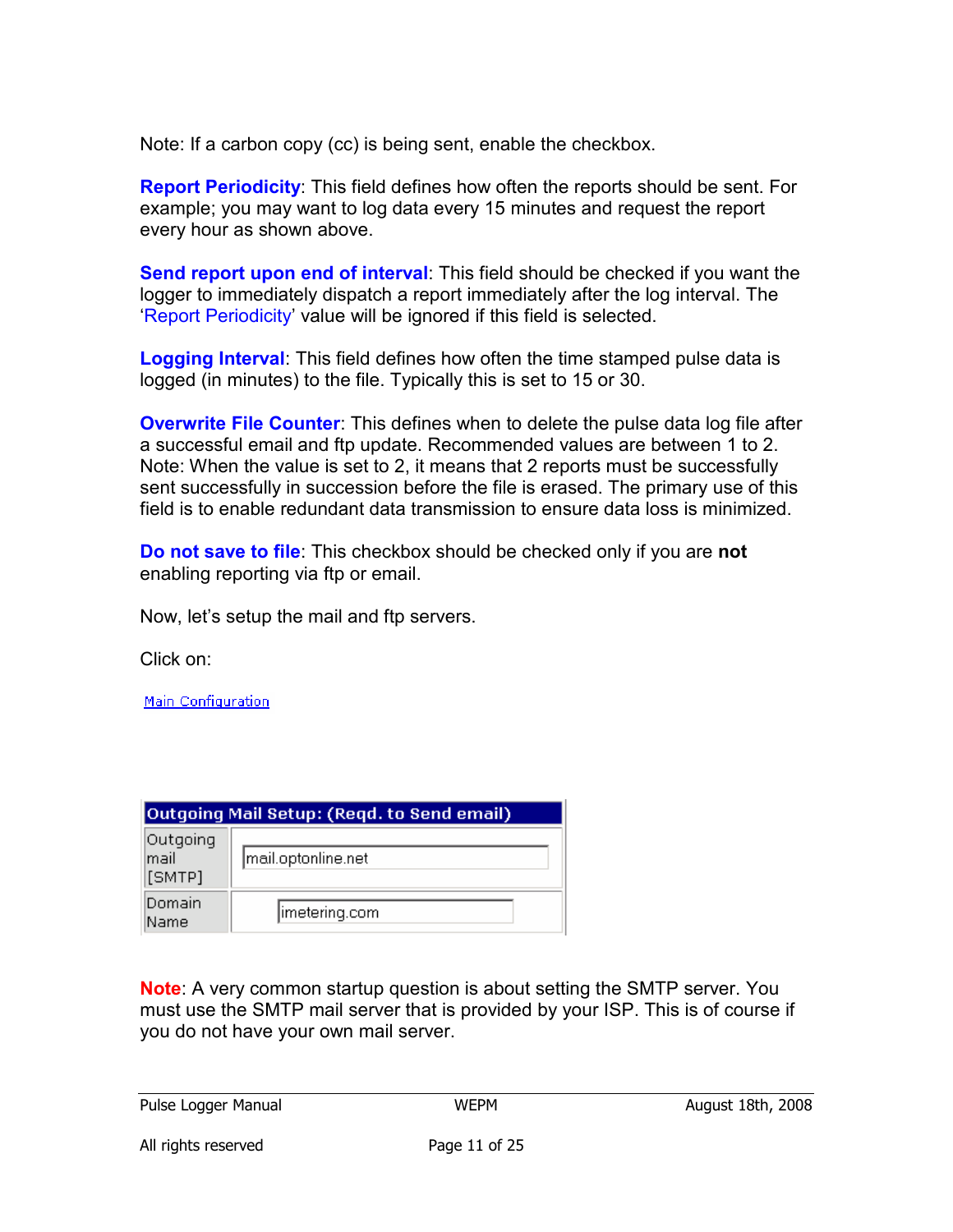## 19.0 Setting Up FTP:

Click on:

Main Configuration

| <b>FTP Setup:</b>      |                   |  |  |  |
|------------------------|-------------------|--|--|--|
| Ftp<br>Server IP       | ftp.imetering.com |  |  |  |
| FTP<br>Account<br>Name | llogger           |  |  |  |
| FTP<br>Password        | <b>Scholakok</b>  |  |  |  |
| FTP<br>Directory       | Data              |  |  |  |

## 20.0 DNS Client:

If you are going to use the logger with a fixed IP address, then you must enter DNS1 and / or DNS2 fields. If DHCP is used, then disregard unless you wish to enter your specific DNS servers.

| DNS Setup: (Regd. if using a Fixed IP Address) |  |  |  |  |
|------------------------------------------------|--|--|--|--|
| IDNS 1                                         |  |  |  |  |
| IDNS 21                                        |  |  |  |  |

# 21.0 Disabling Email or FTP:

| <b>Application Setup</b>      |                           |  |  |
|-------------------------------|---------------------------|--|--|
| Disable<br><b>FTP Client</b>  | Uncheck to Enable.        |  |  |
| Disable<br>leMail<br>lClient. | $\Box$ Uncheck to Enable. |  |  |

If the check box is checked, then the feature is disabled.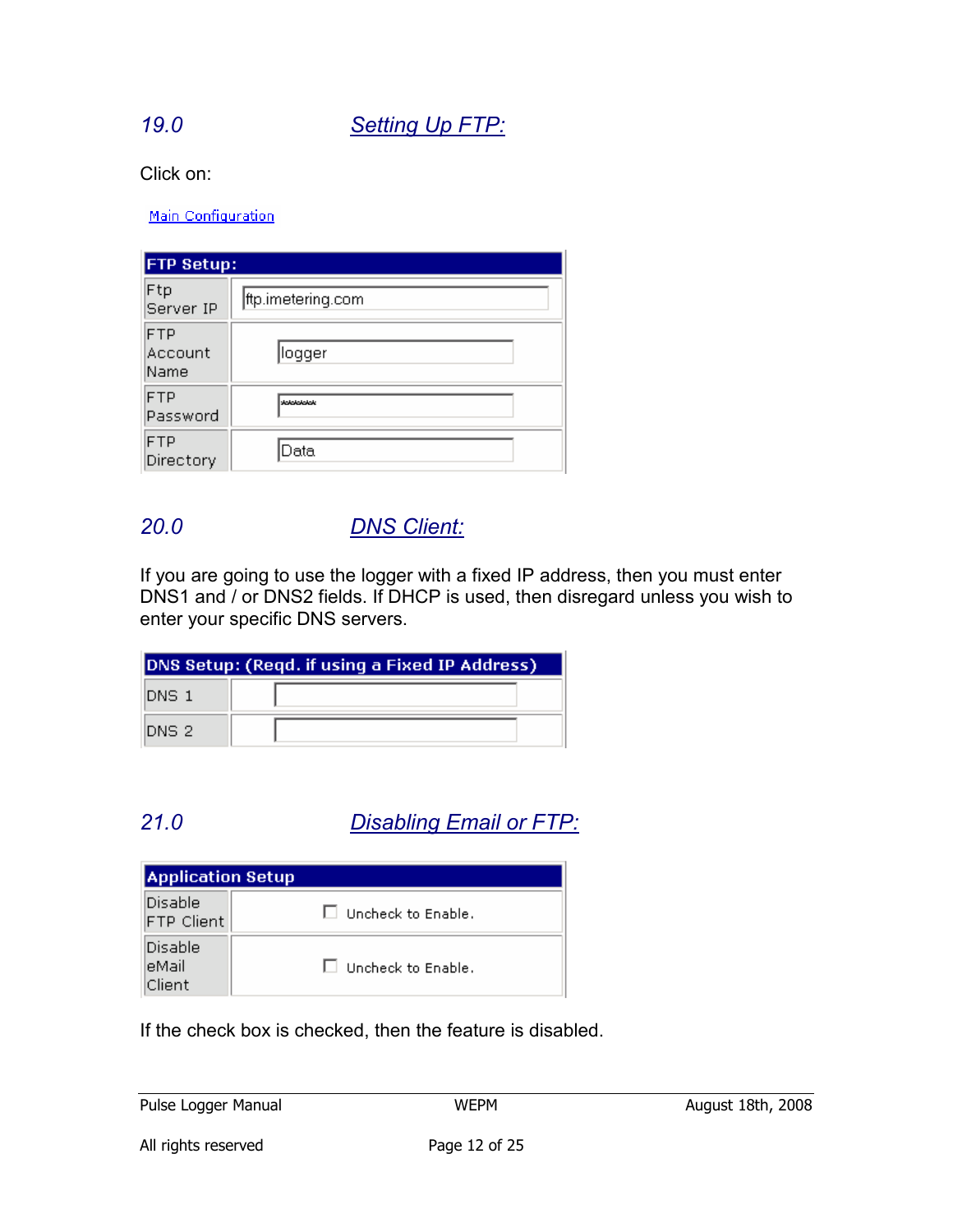# 22.0 SNTP and Time Zone:

| <b>SNTP And Time Zone Setup:</b> |                                                                                                                                |  |  |  |
|----------------------------------|--------------------------------------------------------------------------------------------------------------------------------|--|--|--|
| Server 1                         | $[0.$ pool.ntp.org                                                                                                             |  |  |  |
| Server <sub>2</sub>              | 1.pool.ntp.org                                                                                                                 |  |  |  |
| SNTP<br>Periodicity              | $1 \nightharpoonup$ Hours                                                                                                      |  |  |  |
| DST Zone<br>Offset:              | 21   21 for East Coast USA                                                                                                     |  |  |  |
| STD Zone<br>Offset:              | 20  v 20 for East Coast USA                                                                                                    |  |  |  |
| DST<br>START:                    | Mth: $3 \nabla$ Wk: $2 \nabla$ Day: $0 \nabla$ Hr: $2 \nabla$                                                                  |  |  |  |
| DST END:                         | Mth: $\boxed{11}$ $\blacksquare$ Wk: $\boxed{1}$ $\blacksquare$ Day: $\boxed{0}$ $\blacksquare$ Hr: $\boxed{2}$ $\blacksquare$ |  |  |  |

Servers 1 & 2: Allows you to define the SNTP Servers where Server 2 is the backup.

Periodicity: This setting defines how often the internal Real Time Clock should be synchronized with the Internet Time Server(s) defined in Server 1 & 2.

DST Zone Offset: This selection is for Daylight Savings Time.

STD Zone Offset: This selection is for Standard Time.

Based on the values selected for DST / STD Zone, the Time Clock on the meter will automatically get adjusted.

Note: For UK, the DST Zone offset is: 1 STD Zone Offset is: 0

Values 1 to 12 represent positive hour offsets from UTC (Universal Coordinated Time) where a selected value of 1 means 1+ hour from UTC.

Values 13 to 24 represent negative hour offsets from UTC where a selected value of 13 means, '-12' hours from UTC and a selected value of 24 means, '-1' hour from UTC.

## 23.0 Saving Setup:

Note: Click 'Save' (at the bottom of page) after modifying / entering information. This may take up to 30 seconds. Please be patient for the page to refresh.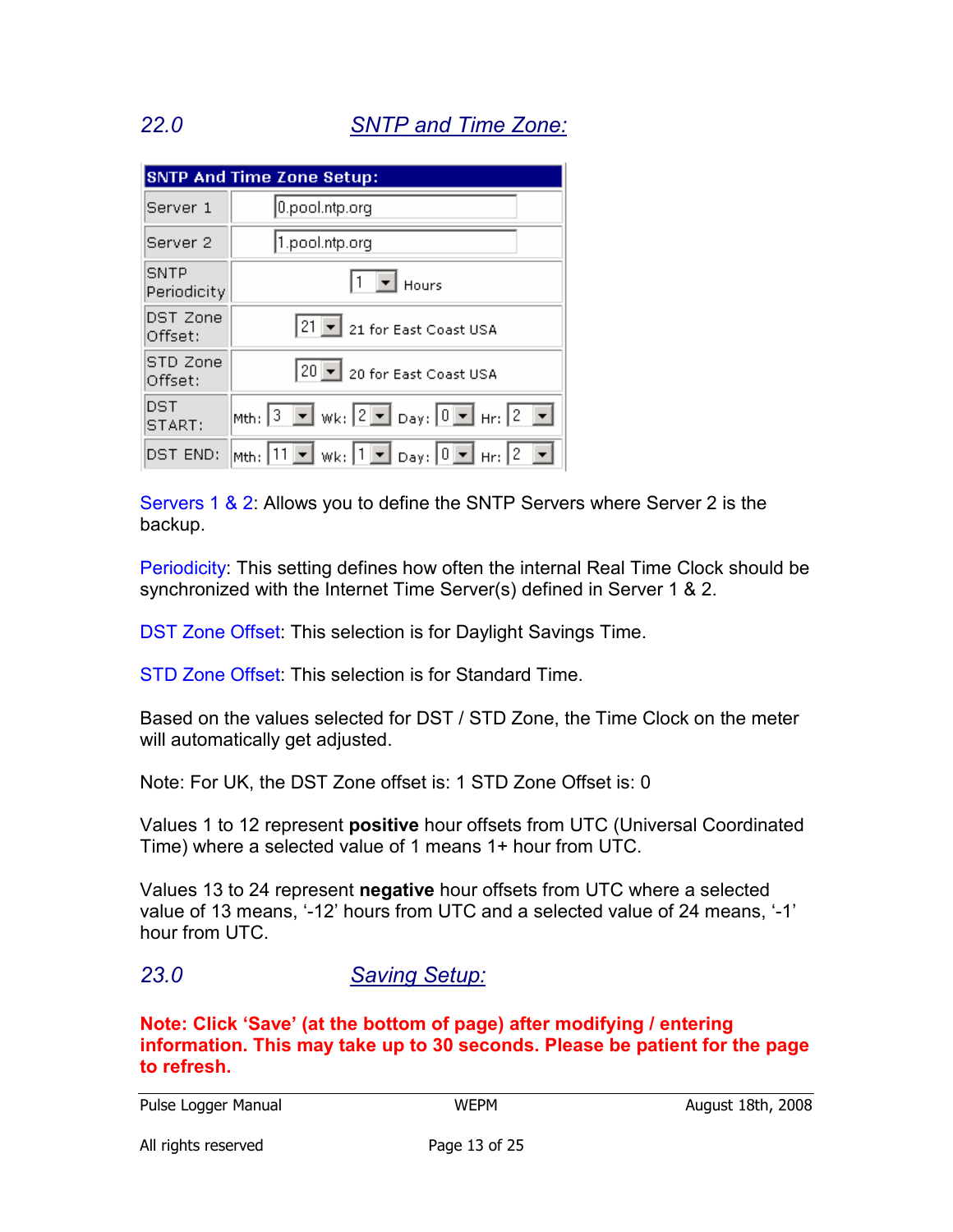# 24.0 Identifying if an Internet Connection Exists:

The WEPM needs to identify if Internet access is feasible before it sends email or for functions such as acquiring the time via SNTP. It will try to connect to User defined domain web server using port 80.

| <b>Internet Connection Check Domains:</b> |                   |  |  |  |
|-------------------------------------------|-------------------|--|--|--|
| www.trackenergy.com<br>IDOM 1             |                   |  |  |  |
| DOM 2                                     | www.imetering.com |  |  |  |

User can disable this feature. DOM1 is the primary domain that is checked for internet connection and DOM2 acts as a backup. Please Note: We strongly recommend that the default (disabled) setting be utilized.

25.0 Confirming the FTP or Email Setup:

Click on:

Test FTP

**Test Email** 

'Test FTP' will provide an immediate response if a test file was placed on the ftp server.

# **Result of Test E-mail**

Wait 5 secs and Click

To confirm Test Email, click on the link that is displayed after 5 seconds or check the email mail box for confirmation.

Alternatively, use the Discover IP Application (ET Debugger) and check the logger's operation. This is available from our corporate web site.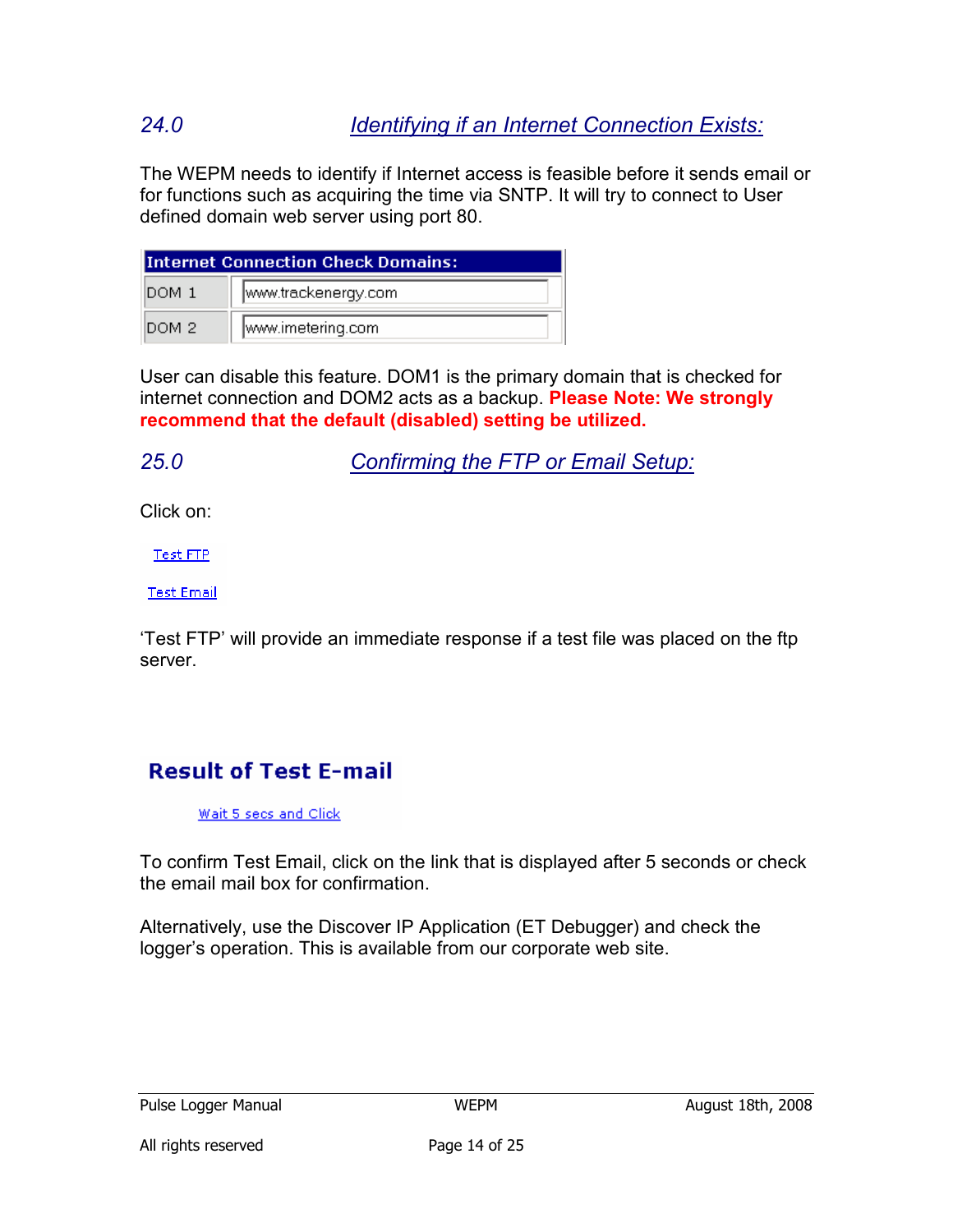## 26.0 How and When to Reset the WEPM:

Click:

#### Reset Network Board (immediate)

This will result in an immediate reset of the WEPM and the Web Server page will not respond. This should typically not take more than 1 minute if an Internet connection is available else, it may take as much as 3 minutes. Close your browser and access the WEPM's web server after 2 – 3 minutes.

A reset should be done when key information is modified such as email setup, SNTP server configuration, changes in fixed IP address, etc.

27.0 Deleting the Load Profile File in the WEPM:

Click:

Delete Load Profile File

This option can be utilized if you want to delete the load profile data.

28.0 Viewing Interval Data on the web server:

Click:

**Load Profile 24 Hrs.** 

**Load Profile Flash** 

The 'Load Profile 24 Hrs' link will display the last 24 hours interval data provided it has not been already reported to the FTP server.

The 'Load Profile Flash' link will display interval data that is resident in the WEPM's internal flash memory. Under normal operation, this file will be blank.

If data does exist, you should see Summation counts for each channel followed by the time stamped interval data.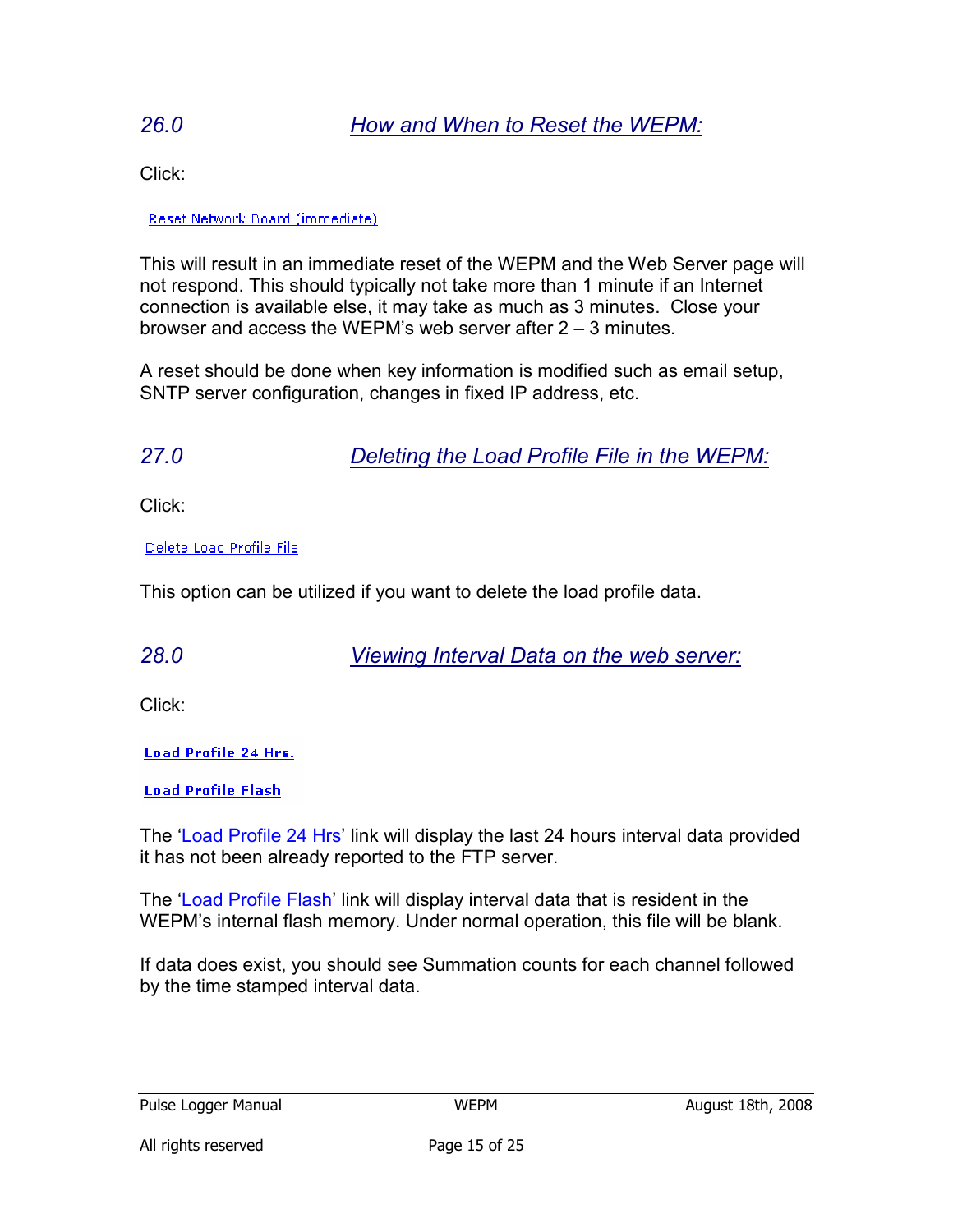## **Energy Tracking**

W.E.P.M

#### **Summation Values**

| Time<br>(mm.dd.yyy)    | C <sub>0</sub> | C1 | C <sub>2</sub> | C <sub>3</sub>                                    |
|------------------------|----------------|----|----------------|---------------------------------------------------|
| 07/13/2008<br>02:15:00 |                |    |                | 1435593452   1435593426   1435594405   1435593426 |

Format: Time Stamp, Channel 1, Channel 2, Channel 3, Channel 4

| Time (mm.dd.yyyy)   | CO.   | C1    | C <sub>2</sub> | C <sub>3</sub> |
|---------------------|-------|-------|----------------|----------------|
| 07/13/2008 02:15:00 | 89886 | 89886 | 89886          | 89886          |
| 07/13/2008 02:00:00 | 89877 | 89877 | 89877          | 89877          |
| 07/13/2008 01:45:00 | 89874 | 89874 | 89874          | 89874          |
| 07/13/2008 01:30:00 | 89873 | 89873 | 89873          | 89873          |
| 07/13/2008 01:15:00 | 88050 | 88050 | 88050          | 88050          |
| 07/13/2008 01:00:00 | 91703 | 91703 | 91703          | 91703          |

## 29.0 Circular Buffer Details (CB):

a. If communications via email and ftp are disabled, then the WEPM will only log interval data to the circular buffer (CB). The CB can vary in size depending on the load profile interval from 1 minute to 60 minutes. The CB will have 1440 entries if the load profile interval is 1 minute. The CB will have 24 entries if the load profile interval is 60 minutes.

b. If communications are enabled via email and/or ftp and a loss in communications occurs for an extended period; the CB will fill up. In such a case, the load profile data is then written to the on board flash memory. When communications resume, the entire contents of the CB and flash memory will be reported via ftp.

Note: The flash memory is 400kB and when this gets filled, no load profile data is stored. The Summation registers will continue to be updated. This leads to the question of the amount of storage space in the WEPM.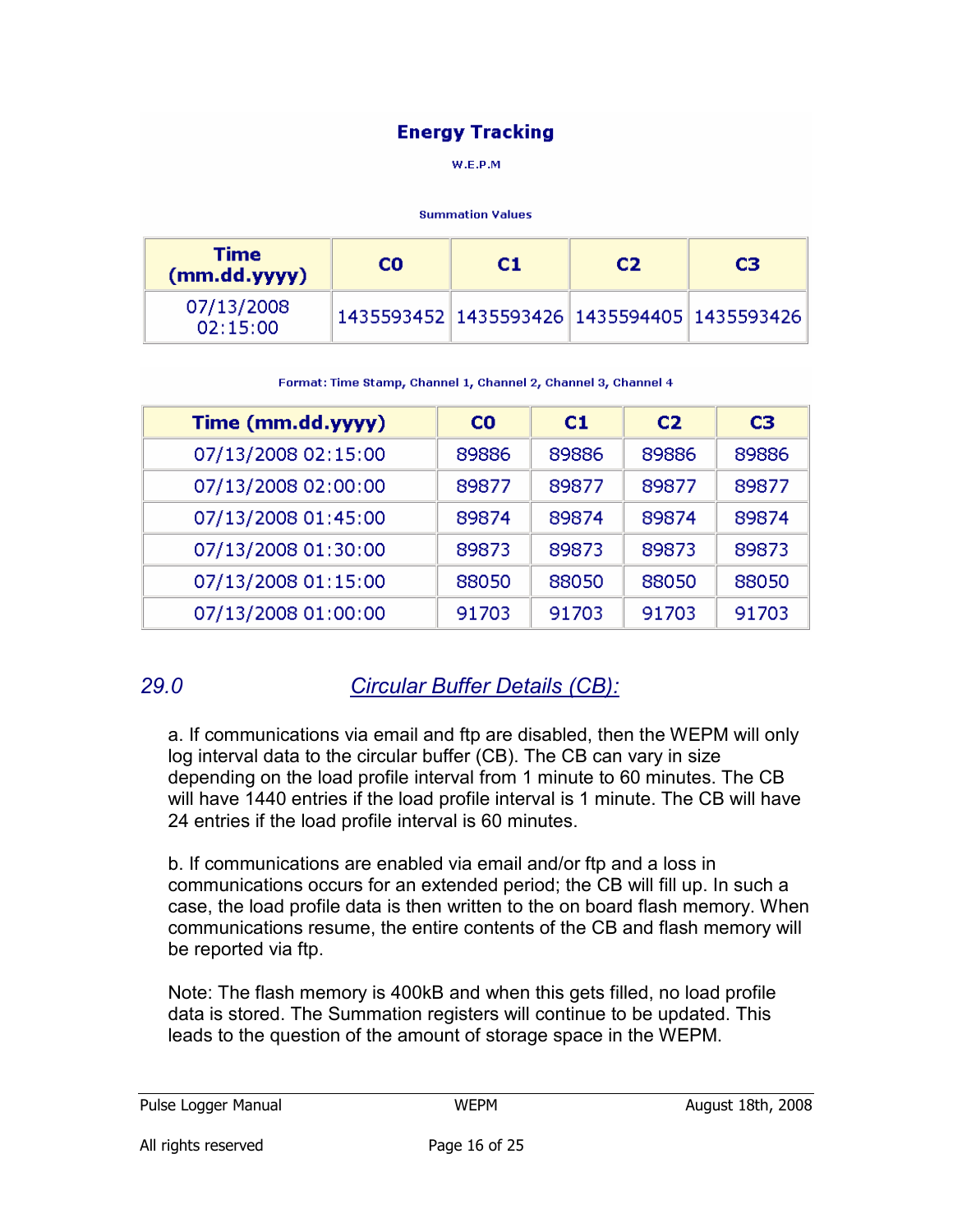## 30.0 Storage Space:

On an average, the 15 minute load profile logging will consume around 75 bytes. 1440 minutes per day / 15 = 96 entries. One Day memory usage is: 96  $X$  75 = 7200 bytes.

Capacity: 400000 / 7200 = 55 days

Note: Please contact our support department for more details. The storage capacity has been purposely limited and can be further increased if required. Typical operation does not utilize the flash storage memory. The device will directly save the load profile data to RAM and generate reports from it. In the event of a power failure, the CB and summation registers are saved to flash memory.

## 31.0 Using the Internal Watchdog:

It is possible under extremely rare conditions when the email or ftp modules fail to execute periodically. Causes are surges, improper socket disconnection by remote host, network instability, etc. The user can set a value in minutes to allow the logger to auto re-boot if no network activity occurs within that time. The application only looks at this value when no access is made to the web server, or no emails are sent or no ftp files are sent within the set period. Our strong recommendation is to keep this field Disabled.

| Internal Watchdog Check Settings: |                                |  |
|-----------------------------------|--------------------------------|--|
| Disable.                          | $\boxtimes$ Uncheck to Enable. |  |
| Reset:<br>Minutes                 | 300 <br>minutes                |  |

## 32.0 Date Time Format US – Europe:

| Date - Time Stamp Display Format: |                                                        |  |  |
|-----------------------------------|--------------------------------------------------------|--|--|
| Time<br>Stamp                     |                                                        |  |  |
| Display                           | $\Box$ Check to Enable for US - Uncheck for<br>Europe. |  |  |
| Format                            |                                                        |  |  |

This feature allows you to change the display and logging of the date and time.

| US:                 | mm/dd/yyyy hh:mm:ss |      |                   |  |
|---------------------|---------------------|------|-------------------|--|
| Pulse Logger Manual |                     | WEPM | August 18th, 2008 |  |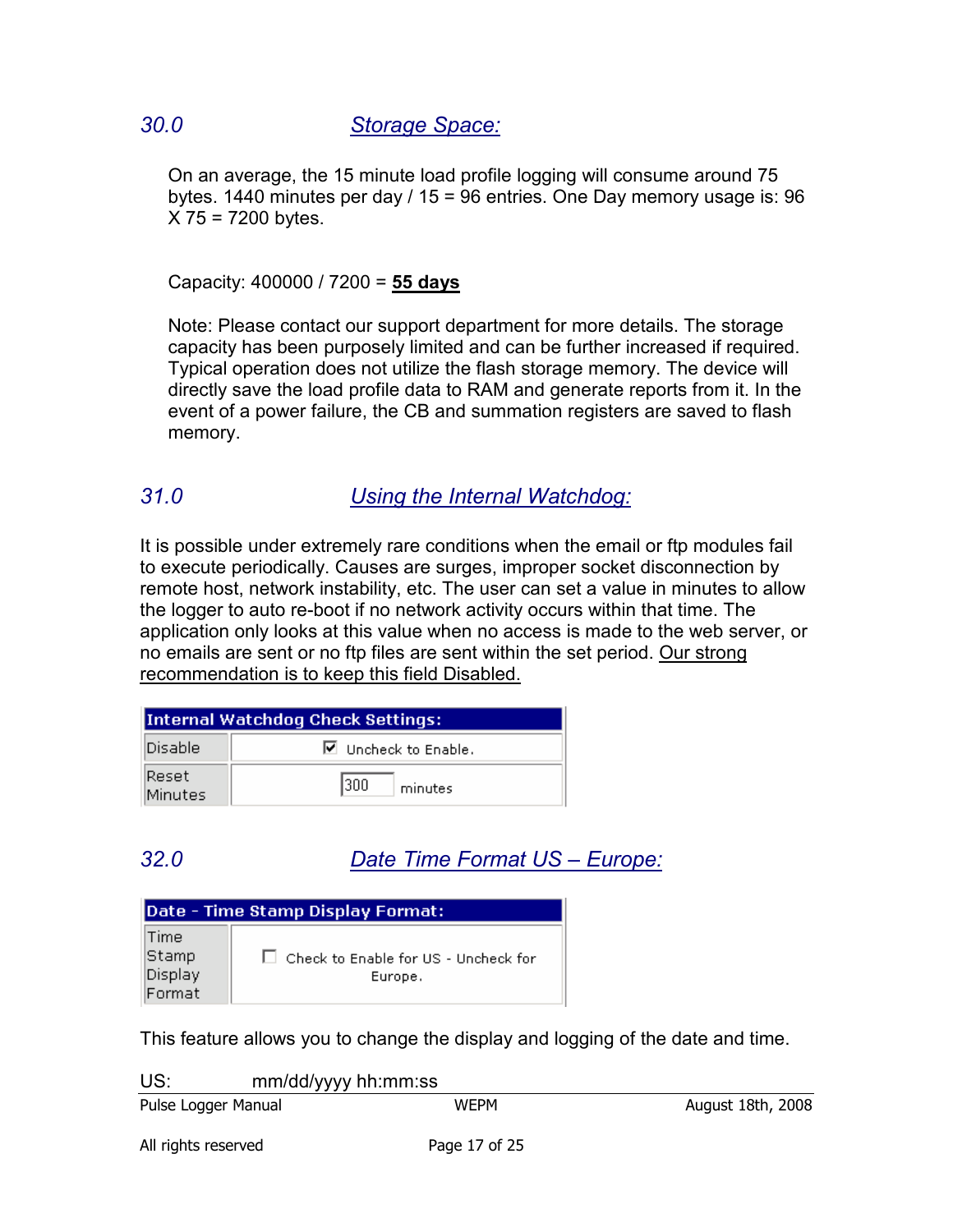### Europe: dd/mm/yyyy hh:mm:ss

## 33.0 **Battery Backup Option and Duration:**

|                | Battery Backup Settings:         |
|----------------|----------------------------------|
| Shutdown       | 15                               |
| <b>Minutes</b> | minutes $\left( \leq 90 \right)$ |

The logger comes with a Lithium-Ion rechargeable battery capable of operation for 90 minutes upon a full charge. A recharging circuit is built-in. You can set the value for how long you would like the logger to wait for external power to return.

## 34.0 Power Off – Shutting the WEPM Off:

The WEPM has an internal Lithium ion battery that serves as a back up when a power failure occurs as defined above. This link is added when you want to immediately power down the device. Another example of this functionality is when you want to immediately move the WEPM from one LAN to another where the dynamically acquired IP address, subnet and gateway are discarded.

| <b>Customizing ID and Serial Number:</b> |
|------------------------------------------|
|------------------------------------------|

Click:

**ID Configuration** 

|                     | <b>Configuration</b>            |                     |
|---------------------|---------------------------------|---------------------|
|                     | Serial Number: 9876543210123456 | (Must be 16 digits) |
|                     | ID: 12345678901234567890        | (Must be 20 digits) |
| Site: Your Location |                                 |                     |
|                     | Submit<br>Cancel                |                     |
| Pulse Logger Manual | <b>WEPM</b>                     | August 18th, 2008   |
| All rights reserved | Page 18 of 25                   |                     |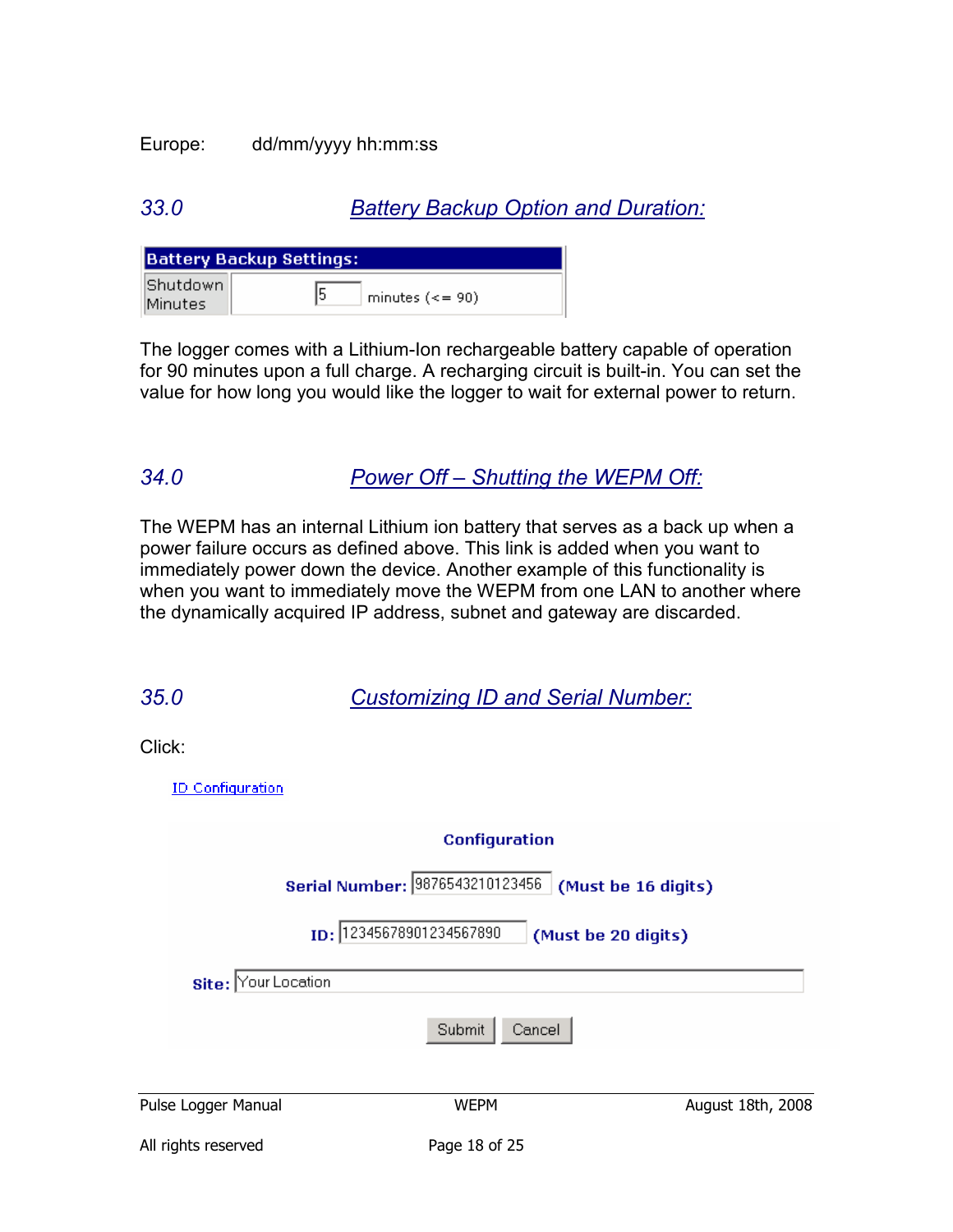Via this web page you can setup a unique alpha numeric Serial Number and / or ID including the location of the WEPM.

36.0 Custom Channel Tags:

The default CO, C1, C2 and C3 channel tags can be replaced with user identified tags.

| <b>Configuration</b>                                        |  |  |  |  |  |
|-------------------------------------------------------------|--|--|--|--|--|
| Serial Number: 9876543210123456<br>(Must be 16 digits)      |  |  |  |  |  |
| ID: 12345678901234567890<br>(Must be 20 digits)             |  |  |  |  |  |
| Site: Your Location                                         |  |  |  |  |  |
| <b>Customize Channel Tag Descriptions</b>                   |  |  |  |  |  |
| CO: Electric_Meter<br>(Do not start with a numeric value!)  |  |  |  |  |  |
| $c_1$ : Water_Meter<br>(Do not start with a numeric value!) |  |  |  |  |  |
| C2: Gas_Meter<br>(Do not start with a numeric value!)       |  |  |  |  |  |
| C3: Steam_Meter<br>(Do not start with a numeric value!)     |  |  |  |  |  |
| Submit<br>Cancel                                            |  |  |  |  |  |

Please Note: Energy@DeskTop application will not work using custom tag description.

37.0 Accessing Load Profile Data via Local Network:

This functionality is provided for third party developers who want to access the load profile / interval data.

Click:

XML View Last 24 Hour LP Data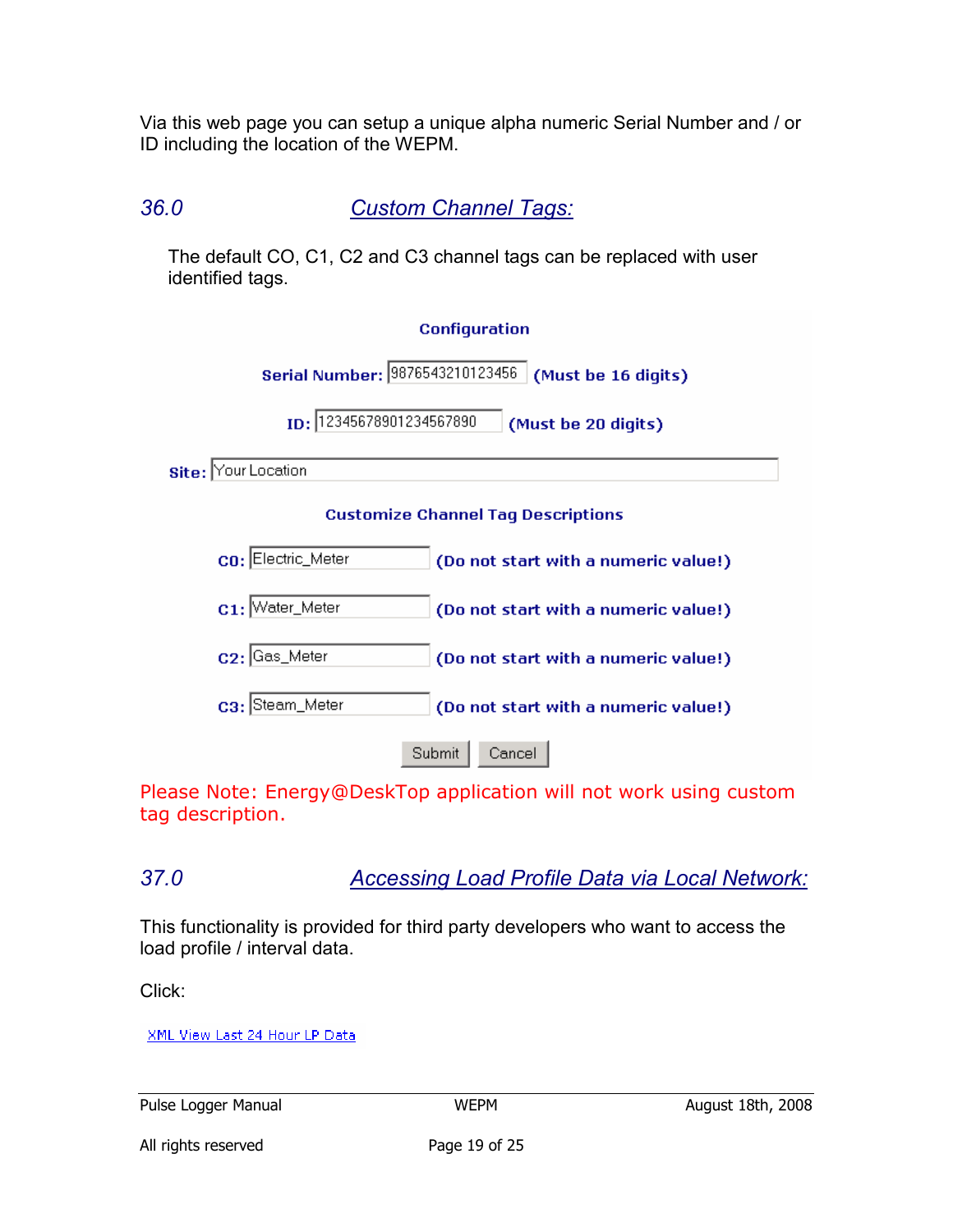This page will be blank. Right click on the page and select 'View Source'. The XML data will be displayed in notepad.exe

The page can be accessed via:

http://xxx.xxx.xxx.xxx/ShowXMLPulseData.htm

38.0 FTP Reporting Format:<VER>071208\_DLCE\_B</VER>  $-$  <SB $>$ <TS>07/13/2008 02:30:00</TS>  $<$ C0>1435683341</C0>  $<<1>1435683315/<(C1>$  $<$ C2>1435684294</C2>  $<$ C3>1435683315</C3>  $<$ /SB $>$  $+$  <LPD>  $-$  <REC id="150"> <TS>07/13/2008 02:30:00</TS>  $<$ C0>89889</C0>  $<$ C1>89889</C1>  $<$ C2>89889</C2>  $<$ C3>89889</C3>  $<$ /REC $>$  $-$  <REC id="135">  $<$ TS>07/13/2008 02:15:00</TS>  $<$ C0>89886</C0>  $<<1>$ 89886 $<$ /C1>  $<$ C2>89886</C2>  $<$ C3>89886</C3>  $\langle$ /REC $>$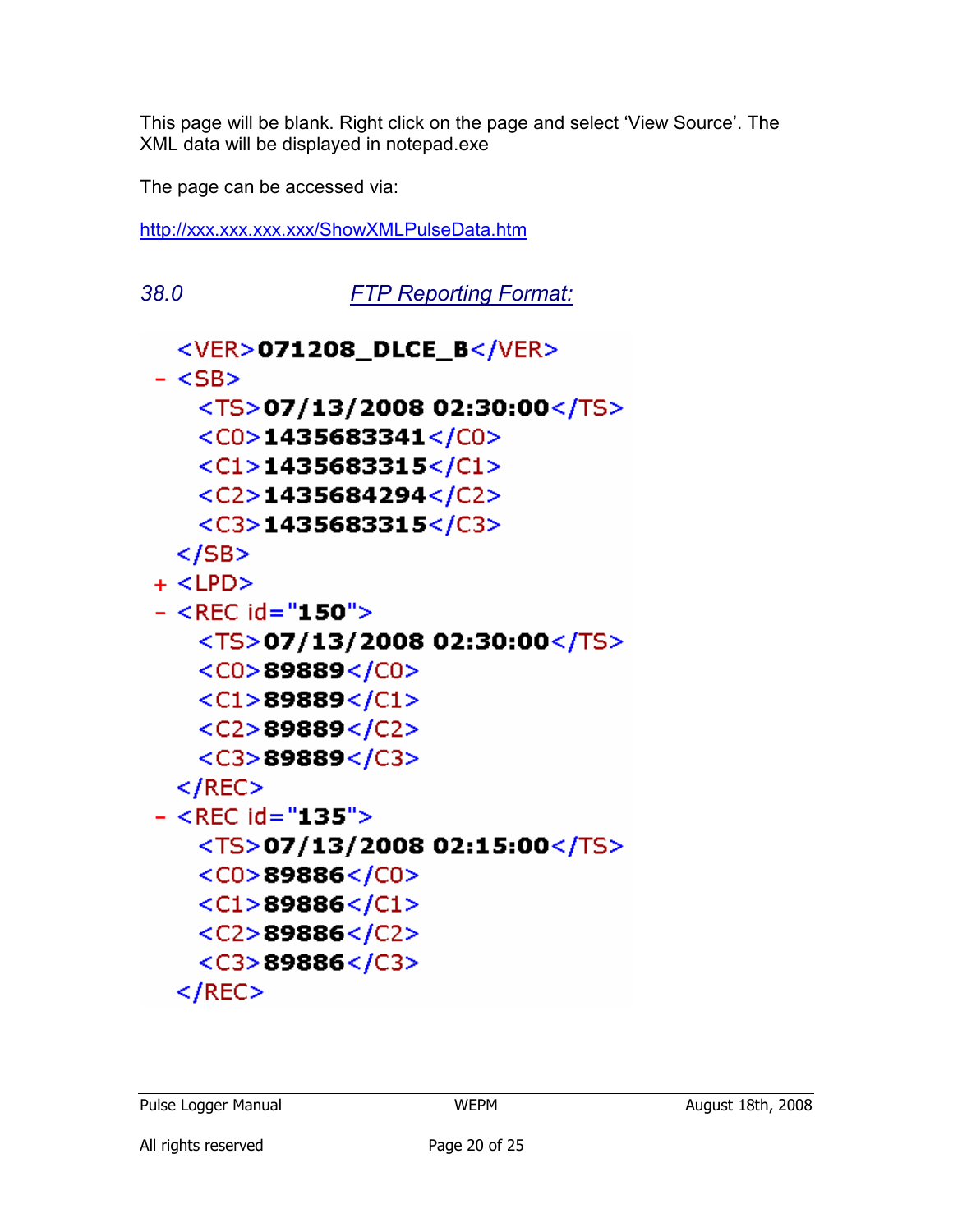## 39.0 FTP Field Reporting Structure:

| <b>Tag</b>                                        | <b>Description</b>                  |
|---------------------------------------------------|-------------------------------------|
| $\le$ XML id = "meter">                           | <b>XML Starting Tag</b>             |
| $<$ DATA $>$                                      | <b>DATA Starting Tag</b>            |
| <email sch=""></email>                            | <b>Primary Email Recipient</b>      |
| <email alarm=""></email>                          | Email CC:                           |
| <srl num="">1111111111110103</srl>                | <b>Meter Serial Number</b>          |
| <meter id="">11111111111111110103</meter>         | <b>Meter Identification Number</b>  |
| <meter addr="">WEM Location</meter>               | Meter Address                       |
| <meter time="">02/15/07 15:58 Thursday</meter>    | Meter Time                          |
| <ip>192.168.4.98</ip>                             | Meter's IP Address                  |
| <tsf>1</tsf>                                      | <b>Time Stamp Format</b>            |
| <model>WEPM</model>                               | <b>Product Model</b>                |
| <ver>042808 DLCE A</ver>                          | <b>Firmware Version</b>             |
| <sb< th=""><th><b>Summation Counts</b></th></sb<> | <b>Summation Counts</b>             |
| $<$ LPD $>$                                       | Latest Interval Load Profile Data   |
| $\triangle$ REC id = "xxx">                       | <b>Historical Load Profile Data</b> |

<TSF> - Time Stamp Format.

Values: 1 – US format. 2 – UK format.

<SB> - Summation Counts:

The WEPM will report the total pulse counts for each channel.

<TS> - Date Time Stamp

<LPD> - Latest load profile interval. This is the last load profile interval that was logged before the report was sent.

 $\leq$ REC id="xxx"> Historical load profile data where the id = Hours X 60 + Minutes.

<C0> - Channel 1 pulse counts

- <C1> Channel 2 pulse counts
- <C2> Channel 3 pulse counts
- <C3> Channel 4 pulse counts

## 40.0 Debugging and Setting Up:

Download the 'Discover IP' Application from our corporate web site.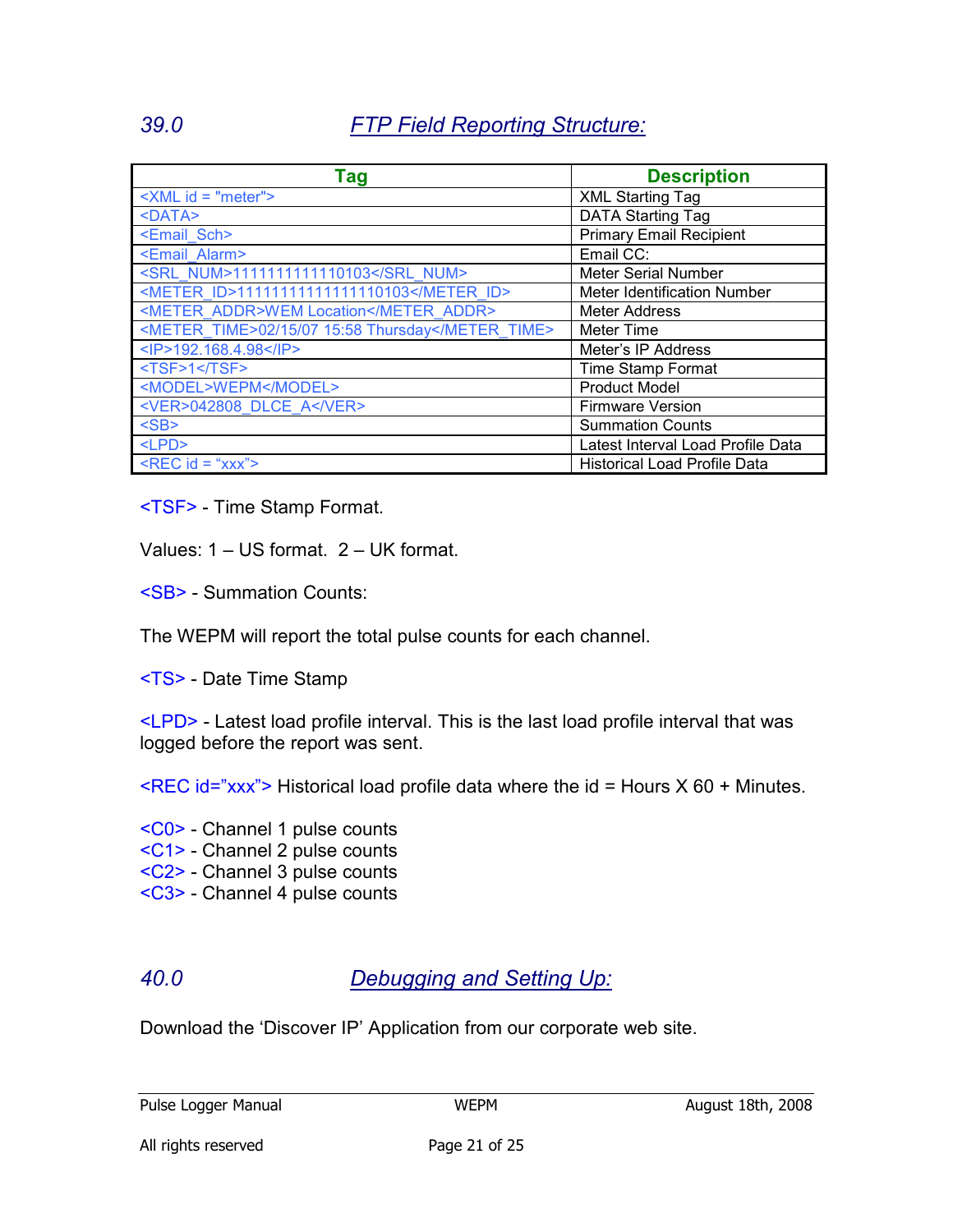| <b>ET Programmer / Debugger</b> |  |
|---------------------------------|--|
| Menu                            |  |

Under the menu command, you will have a sub menu option 'Debug'.

Click on the 'Start' button on the lower left hand corner. Within a minute you will see responses as shown.

| Accessing: 192.168.4.88 @: 7/2/2007 12:54:58 AM                                                                                                                                                                                                                                                                                                                                                                                                                                                                                                                                                                                                                                                                                                               |                                          |                         |  |
|---------------------------------------------------------------------------------------------------------------------------------------------------------------------------------------------------------------------------------------------------------------------------------------------------------------------------------------------------------------------------------------------------------------------------------------------------------------------------------------------------------------------------------------------------------------------------------------------------------------------------------------------------------------------------------------------------------------------------------------------------------------|------------------------------------------|-------------------------|--|
| UDP Socket Ready to Send<br>Logger's<br>Log LP!<br>Channel<br>Init eMail!<br>Time<br>Send Mail   FTP.<br>Pulse<br>SNTP Wait II: 61 of 64<br>Counts<br>Time: 02-07-07 00:54:14<br>P1-4 Counts: 1373   1373   1373   1373  <br>OL: 10161 Rst: 0 Ftp: 13 POP: 0 IP: 192.168.4.88 MAC: 00:40:9D:2A:EC:1F<br>MWD: 0 PWD: 0 FWD: 0 MC: 0 MP: 60 SMF: 1 MF: 1 MH: 0 TTC: 0 Ver: 061407 B<br>HEAP: 22653 Lowest: 21263<br>Sending Schedule Report Email.<br>FTP File Name: PD_12345678901234567890_10026.txt<br>Directory Change Success! Data<br>Sending File: 1 of 1<br>To: logger@trackenergy.com From: eM23456@imetering.com Domain: imetering.com<br>Subject: Scheduled-Report_1_0F_1_ID:_10117<br>Status: Success! [0]<br>Email Sent!<br>eMail and/or FTP Done. | IP<br>Email /<br><b>FTP</b><br>Reporting | Address &<br><b>MAC</b> |  |
| Meter's IP Address 192.168.4.88<br>Stop<br>□ Log Data Upon Receipt                                                                                                                                                                                                                                                                                                                                                                                                                                                                                                                                                                                                                                                                                            | Clear                                    | Log Output              |  |

The goal of this application is to help identify the logger's IP address; setup and test email / ftp as well as display start up operation.

# 41.0 Clearing the 24 hour Circular Buffer:

Click:

Clear 24 Hour Circular Buffer (immediate)

This will clear the buffer.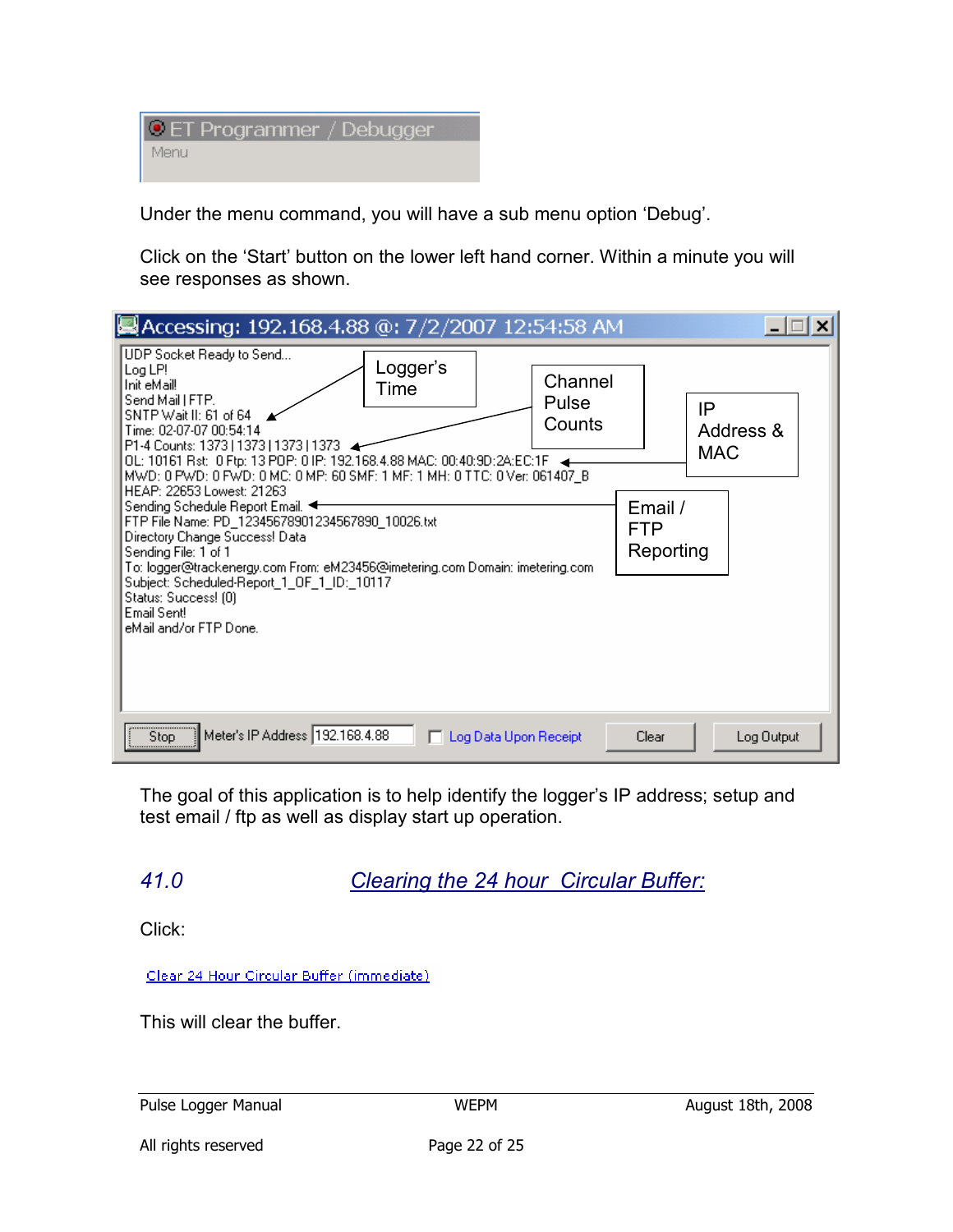## 42.0 Clearing Summation Counters:

This will clear the summation values for each channel.

43.0 Product Warranty / Service:

### A. Limited Warranty Statement

1. Energy Tracking ("ET") warrants to the end-user customer, who provides adequate proof of purchase that ET hardware products purchased from ET or its authorized dealers will be free from defects in materials and workmanship for a period of one (1) year from the date of purchase. This warranty applies only to the original end-user purchaser and is nontransferable. Conditions and limitations of ET's warranty are stated below.

2. ET's limited warranty covers only those defects which arise as a result of normal use of the hardware and does not apply to any:

a. improper or inadequate maintenance;

b. incompatibilities due to the user's hardware or software applications with or in which the ET product interfaces;

c. product of a special or custom-made nature;

d. unauthorized modification or misuse;

e. improper installation, misapplication or negligence;

f. operation outside the product's environmental specifications;

g. improper site preparation or maintenance;

h. software;

i. other causes that do not relate to a product defect;

j. defects or damage suffered as a result of force majeure (including theft);

k. defects or damage suffered as a result of normal wear and tear; and/or

l. stolen goods.

3. If ET receives, during the applicable warranty period, notice of a defect in a warranted hardware product and the defective ET product in question, ET shall at its sole option, either repair or replace the product, and shall return the repaired product or a replacement product within a reasonable time. The replacement product may not be new, provided that it has functionality at least equal to that of the product being replaced.

4. This warranty is valid in any country where ET hardware products are distributed by ET or its authorized dealers.

5. This Limited Warranty Statement gives the customer specific legal rights. The customer may also have other rights which vary from state to state in the United States, from province to province in Canada, and from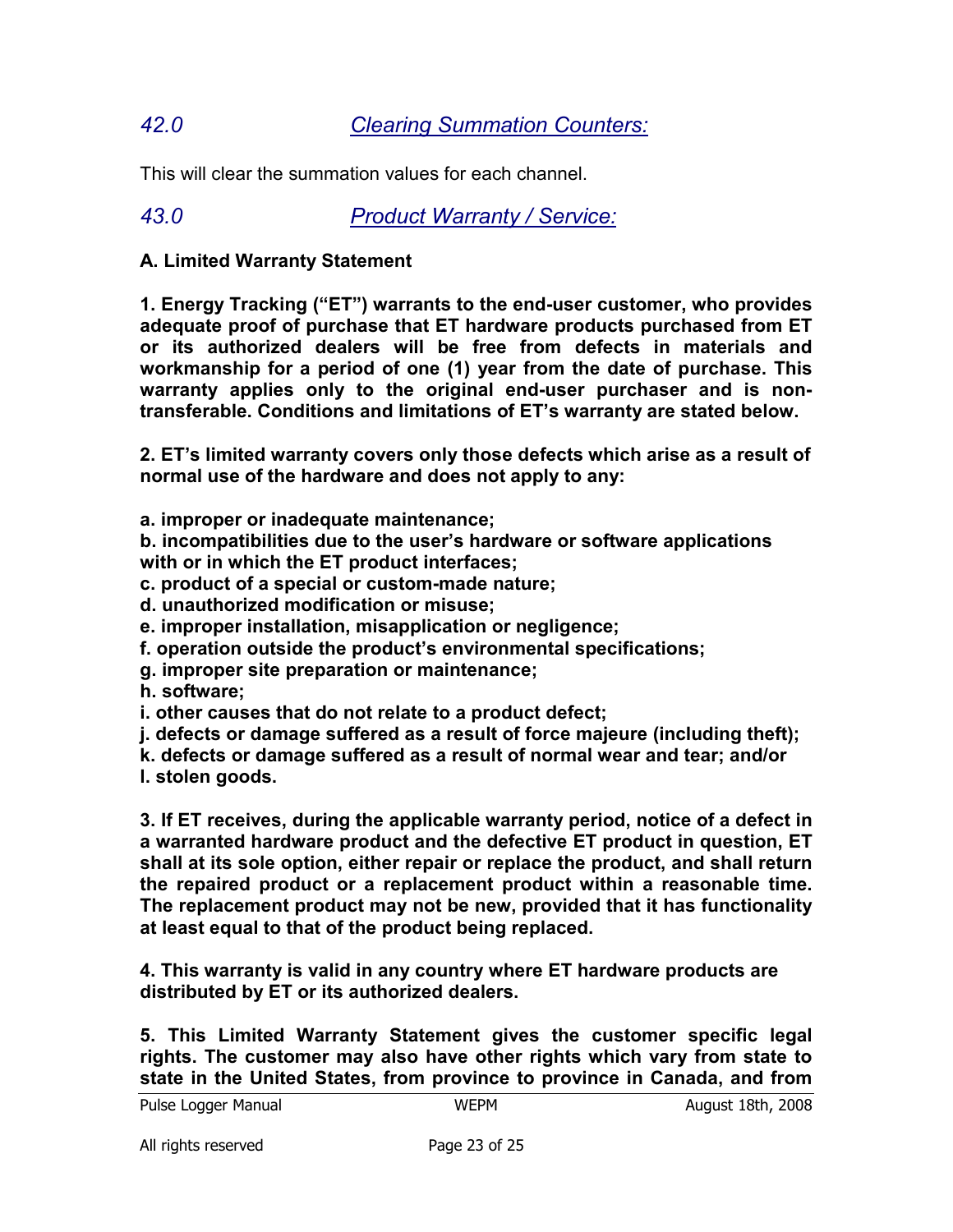|  | country |  | country | elsewhere |  | the | world. |
|--|---------|--|---------|-----------|--|-----|--------|
|--|---------|--|---------|-----------|--|-----|--------|

#### B. Limitations of Warranty

1. NEITHER ET NOR ANY OF ITS THIRD PARTY SUPPLIERS MAKES ANY OTHER WARRANTY OF ANY KIND, WHETHER EXPRESSED OR IMPLIED, WITH RESPECT TO ET PRODUCTS. ET SPECIFICALLY DISCLAIMS (and the customer, by accepting the ET product, specifically accepts such disclaimer and waives) ALL OTHER WARRANTIES, EITHER EXPRESSED OR IMPLIED, INCLUDING BUT NOT LIMITED TO THE IMPLIED WARRANTIES OF MERCHANTABILITY AND FITNESS FOR A PARTICULAR OR INTENDED PURPOSE OR USE AND THE WARRANTY AGAINST LATENT DEFECTS, WITH RESPECT TO THE HARDWARE AND/OR SOFTWARE. ET FURTHER DISCLAIMS ANY WARRANTY THAT ET PRODUCTS, IN WHOLE OR IN PART, WILL BE FREE FROM INFRINGEMENT OF ANY THIRD PARTY INTELLECTUAL PROPERTY OR PROPRIETARY RIGHTS.

2. To the extent that this Limited Warranty Statement is inconsistent with the law of the locality where the customer purchases the ET product, this Limited Warranty Statement shall be deemed modified to be consistent with such local law. Under such local law, certain limitations of this Limited Warranty Statement may not apply to the consumer.

3. To the extent allowed by local law, the remedies provided in this Limited Warranty Statement are the customer's sole and exclusive remedies.

C. Limitations of Liability

1. EXCEPT FOR THE OBLIGATIONS SPECIFICALLY SET FORTH IN THE LIMITED WARRANTY STATEMENT, IN NO EVENT SHALL ET BE LIABLE FOR:

a. any direct, indirect, special, incidental, consequential, foreseeable or unforeseeable, or punitive damages, whether based on contract, tort, delict or any other legal theory and whether advised of the possibility of such damages; and/or

b. damages arising from the loss of use, data, production revenue and/or profit of in connection with the ET product or any business interruption.

2. Without prejudice to the foregoing, any liability of ET for any breach of warranty shall be limited to the amount paid by the customer for the defective hardware in question.